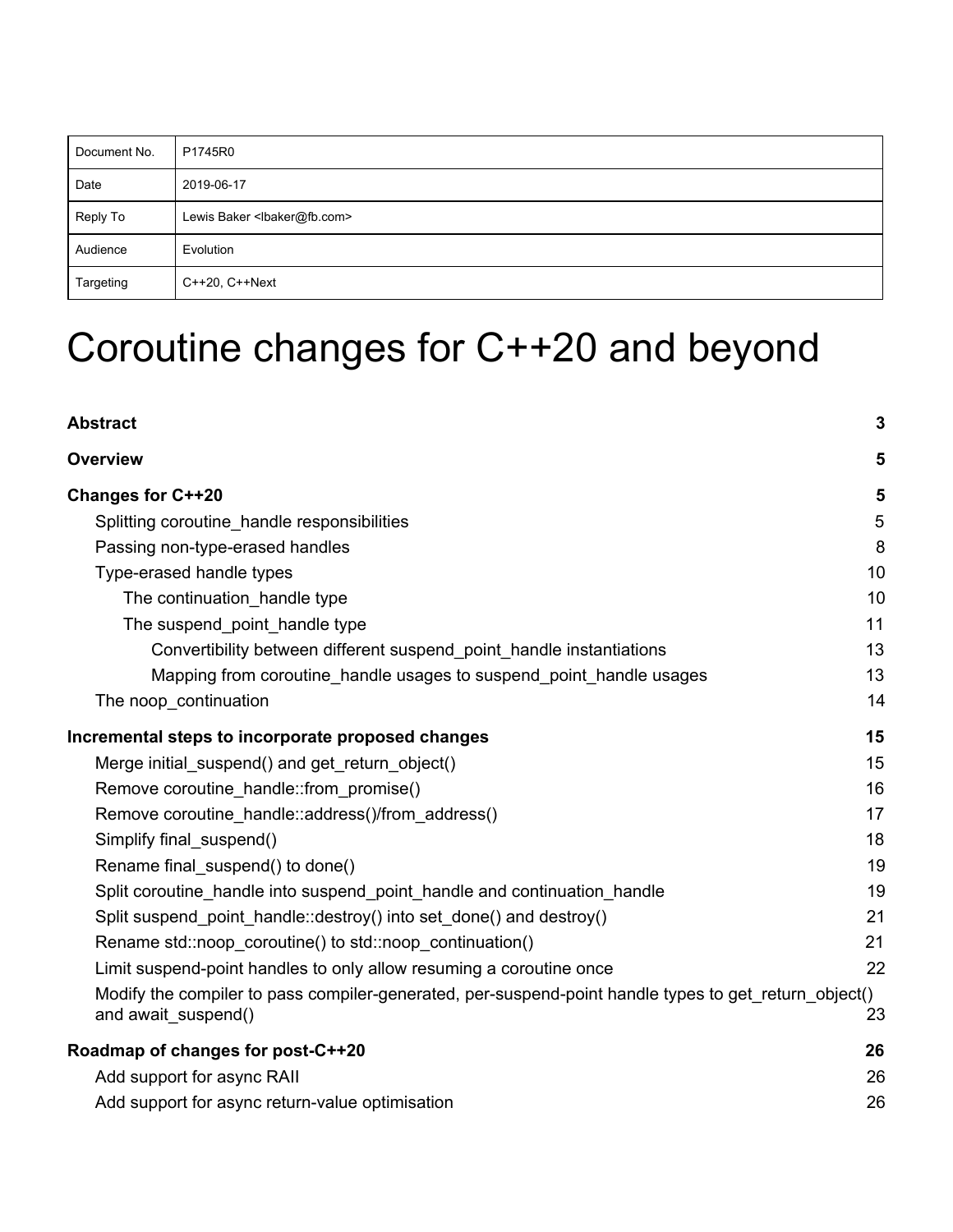| Add support for async range-based for-loops        | 28 |
|----------------------------------------------------|----|
| Add support for co return as a suspend-point       | 28 |
| Add support for non-type-erased coroutines         | 29 |
| Add support for delaying choice of promise-type    | 29 |
| Add support for exposing coroutine-frames as types | 29 |
| Add support for heterogeneous resume               | 29 |
| <b>Implementation Experience</b>                   | 31 |
| <b>Bikeshedding</b>                                | 32 |
| Bikeshedding coroutine resumption method names     | 32 |
| <b>References</b>                                  | 33 |
| <b>Acknowledgements</b>                            |    |
| <b>Appendix A - Examples</b>                       | 35 |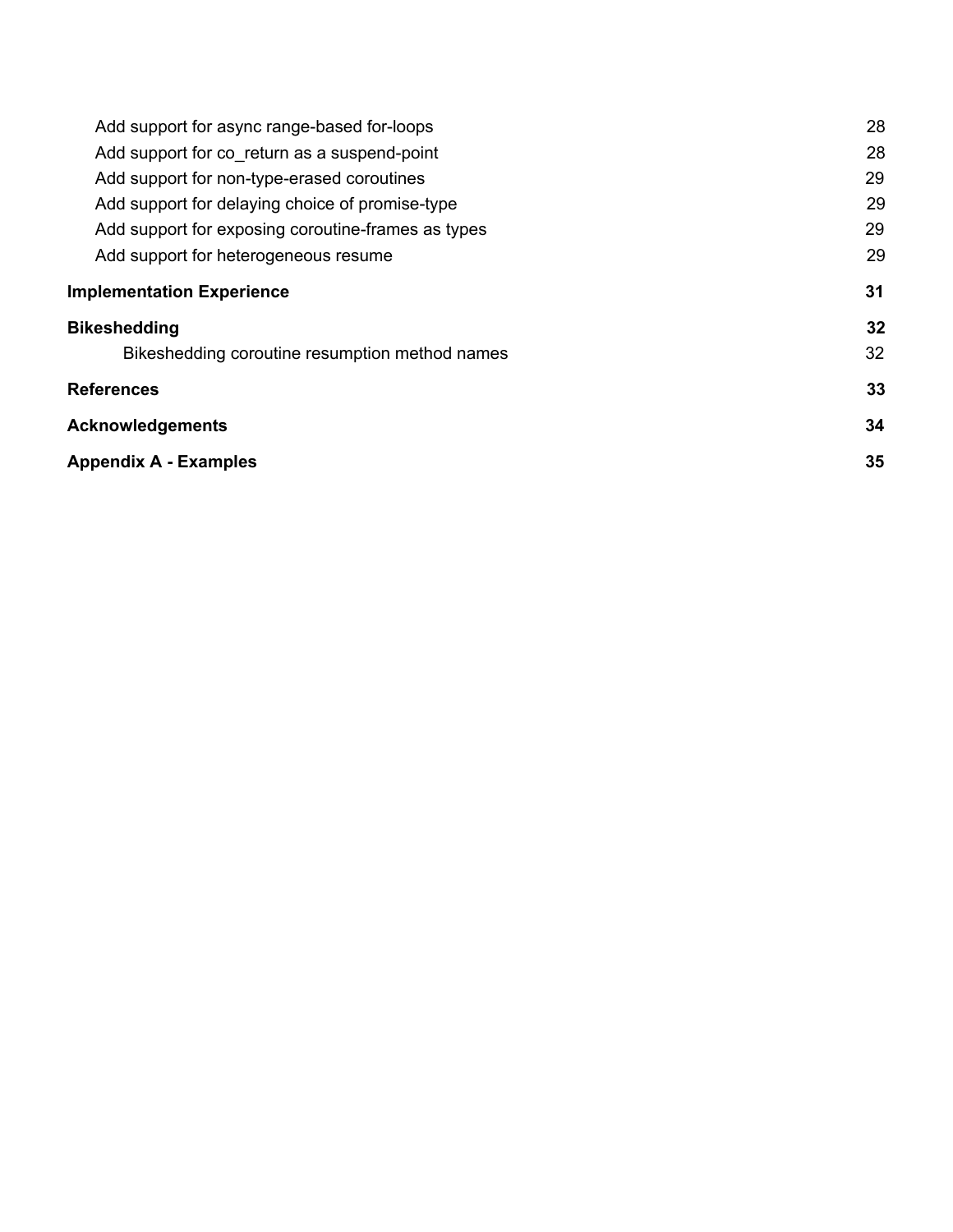# <span id="page-2-0"></span>Abstract

The Coroutines TS was recently merged into the working draft and is on track for being included in C++20.

The Coroutines TS has been available for several years now, along with multiple compiler implementations, and in that time we have gained much usage experience with coroutines. There are multiple open-source libraries that provide abstractions for using coroutines (e.g. cppcoro<sup>1</sup>, folly<sup>2</sup> and boost::asio). Facebook is now using coroutines successfully in production in a number of key services.

This usage experience has highlighted some limitations of the current design and given insight into ways we can improve the coroutines feature over time.

Some improvements, such as exposing non-type-erased coroutines, deferred coroutine-frame creation and coroutine-frames as types have been explored in [P1342R0, P1492R0, P1493R0] and we are reasonably confident that support for these capabilities can be added incrementally to the current coroutines design in the future.

We have also been exploring some other directions for evolving the design coroutines in the post-C++20 timeframe that we think are important for improving the expressiveness, safety and performance of code written using coroutines.

The main areas of exploration have been:

- Async RAII the ability to co\_await automatically at the end of a scope (expressiveness, safety)
- **RVO** for co\_await eliminate copies typically needed for co\_await expressions (performance)
- **RVO for synchronous coroutines** *E.g.*, allow std::expected coroutines to take advantage of return-value optimisation (performance)
- **Non-type-erased coroutine handles** Allow the compiler to avoid indirect calls or branches when resuming a coroutine, improving the likelihood of inlining (performance)
- **Heterogeneous resume** improve the expressiveness of a co\_await expression to match what is currently possible with callback-based code where the call operator is overloaded by allowing a  $\cos$  await expression to resume with one of several possible result types (expressiveness, performance)

We have been exploring potential designs for these capabilities in more detail over the last 6 months to determine, with a reasonable level of confidence, whether there is a viable path to adding them incrementally to the current design in a future version of the standard or whether changes to the coroutines design are required prior to C++20 being finalised to enable such a viable path.

<sup>1</sup> cppcoro - <https://github.com/lewissbaker/cppcoro>

<sup>2</sup> folly::coro - <https://github.com/facebook/folly/tree/master/folly/experimental/coro>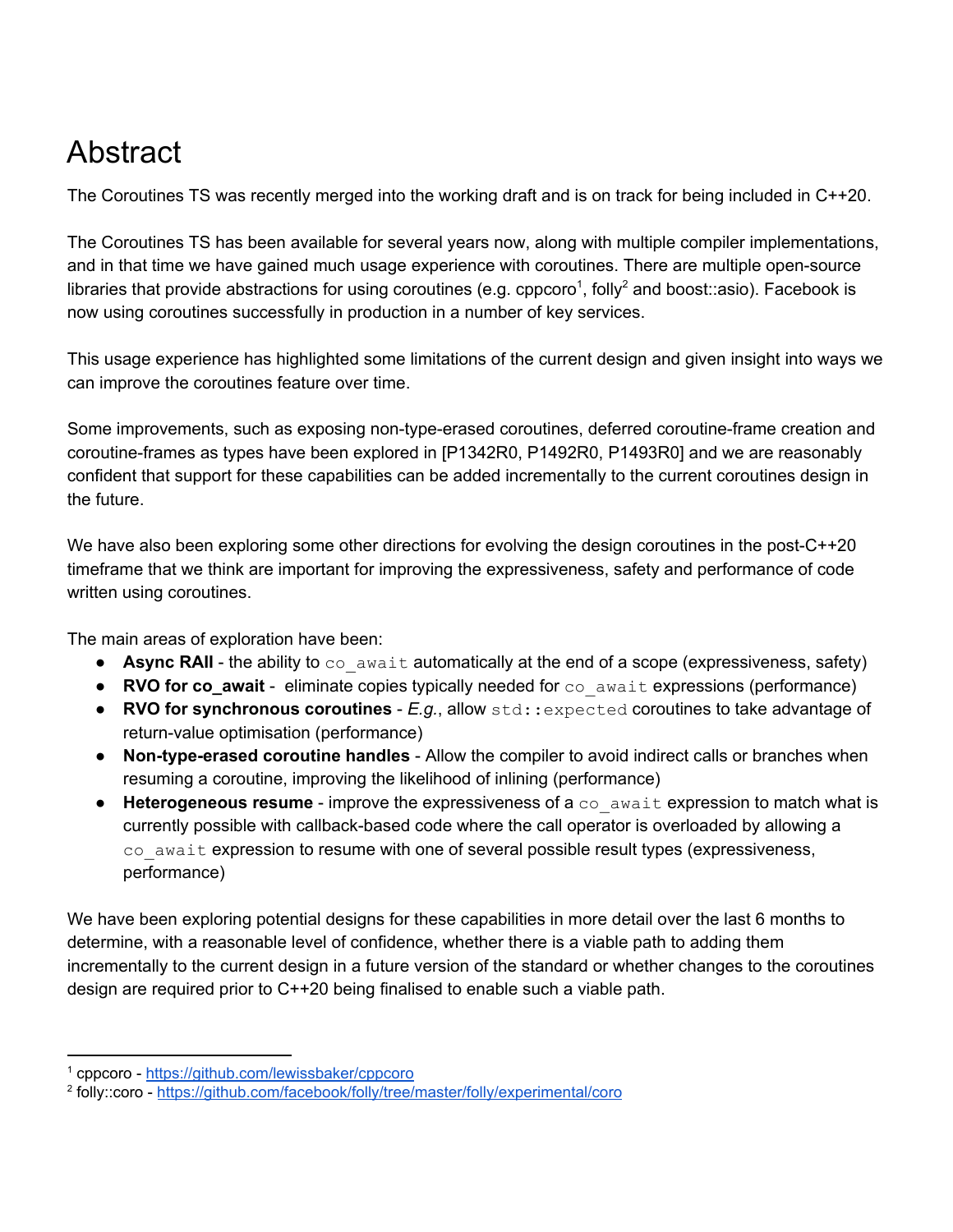The papers "*Adding async RAII support to coroutines*" [P1662R0] and "*Supporting return value optimisation in coroutines*" [P1663R0] discuss the results of exploration of some of these areas in more detail, covering motivation, use-cases and design discussion.

All of these papers conclude that the current design of the coroutine handle type either limits or prevents the evolution of coroutines to support these capabilities in future.

The core limitation is that a coroutine handle currently only supports resuming a coroutine along a single resumption path - the  $r$ esume() path - whereas these capabilities all require the ability to resume a coroutine along one of several possible paths.

Adding async RAII means that when cancelling the execution of the rest of a suspended coroutine we must ensure that any async cleanup work is run before calling coroutine handle::destroy(). [P1662R0] proposes that we add a 'done' resumption path separate from  $r$ esume() that will asynchronously unwind the coroutine from its current suspend-point back to the final suspend-point without needing to throw an exception instead of calling the synchronous  $\text{destroy}()$  method. The motivation for requiring a separate signal for cancellation is discussed in more detail in the paper "Cancellation is not an error" [P1667R0].

Supporting async RVO requires the ability to resume execution of the awaiting coroutine either along a 'value' path that produces the value or along an 'exception' path that immediately throws when it is resumed. The current design merges those two paths into the 'resume' path and lets await resume() decide which path should be taken - however this indirection through  $a$ wait resume() inhibits RVO.

Supporting heterogeneous resume requires further extending the async RVO capability, which has a 'value' and 'exception' resumption path, to support resuming on one of many possible 'value' paths and many possible 'exception' paths. This allows async operations to avoid needing to type-erase results and thus avoid the resulting branches or indirect calls in the same way that an async operation built on callbacks can by overloading operator(). This capability would further harmonize the design of coroutines with the design of async operations and callbacks proposed in [P1341R0, P1660R0].

This paper proposes splitting the current responsibilities of coroutine handle into two separate concepts, a **suspend-point-handle** and a **continuation-handle**, to enable support for resuming a coroutine on one of multiple possible resumption paths while also retaining the ability to symmetrically-transfer execution to another coroutine (See [P0913R0]).

The proposed design changes do not affect the syntax for authoring coroutines. The changes only affect the implementers of new coroutine  $promise-types$  and awaitable types and even then the changes required to these types are typically minor.

A prototype of the proposed design has been implemented in clang as an incremental change to clang's existing implementation of coroutines.

This implementation can be found at <https://github.com/lewissbaker/llvm/tree/P1745>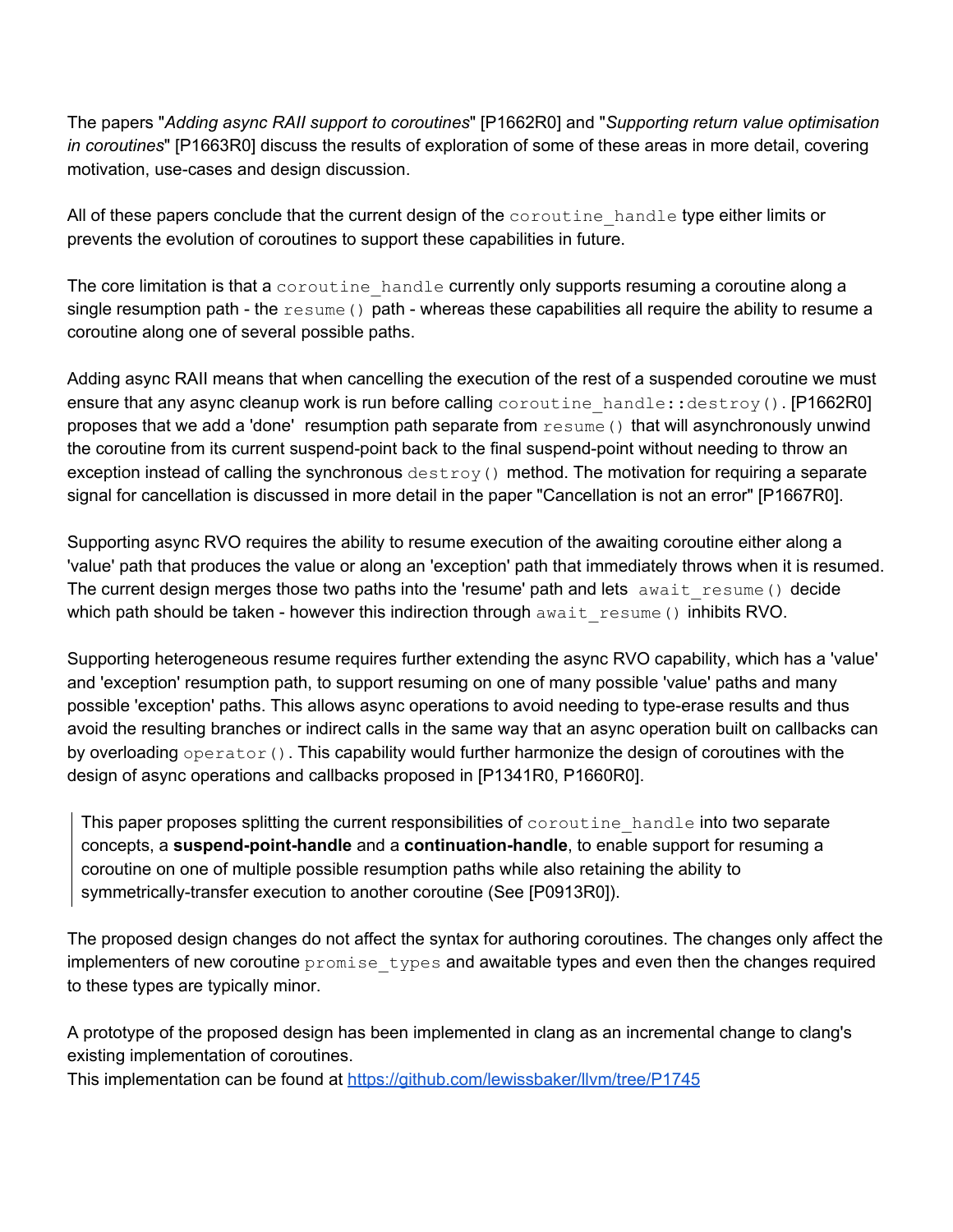# <span id="page-4-0"></span>Overview

This document is structured into four main parts:

- 1. A description of the proposed revised design for C++20.
- 2. A step-by-step walk through of the incremental changes required to get from the current coroutines design to the proposed design for C++20
- 3. A description of some of the features that we propose adding post-C++20 that provides some context for the changes proposed for C++20.
- 4. A description of implementation experience for the proposed changes.

<span id="page-4-1"></span>The appendix contains some code examples that show usage of the revised design.

# Changes for C++20

This section describes the proposed revised design for coroutines that splits the coroutine handle responsibilities into separate concepts: **SuspendPointHandle** and **ContinuationHandle**.

This section also describes the interface of the two new types, suspend point handle and continuation handle, which replace coroutine handle in the proposed design.

The following section titled ["Incremental](#page-14-0) steps to incorporate proposed changes" walks through the set of incremental changes needed to go from the current design in the working draft to the proposed design and goes into more detail about the rationale for each of these changes.

# <span id="page-4-2"></span>Splitting coroutine handle responsibilities

The main change to coroutines being proposed by this paper is to split the responsibilities of the coroutine\_handle type into two distinct concepts: a **SuspendPointHandle** and a **ContinuationHandle**.

This change is necessary to support resuming a coroutine along one of several possible resumption paths while retaining the ability to symmetrically transfer to the chosen resumption path.

This enables adding a set  $\phi$  done() resumption path to support asynchronously cancelling/unwinding a coroutine without needing to throw an exception. This resumption path executes 'goto done;' instead of calling await resume().

It also enables the ability to support async RVO in future, which requires the ability to resume a coroutine on either the 'value' path or on the 'exception' path.

The current design of  $\circ \circ \circ \text{util}$  handle is restricted to resuming a coroutine along only a single path;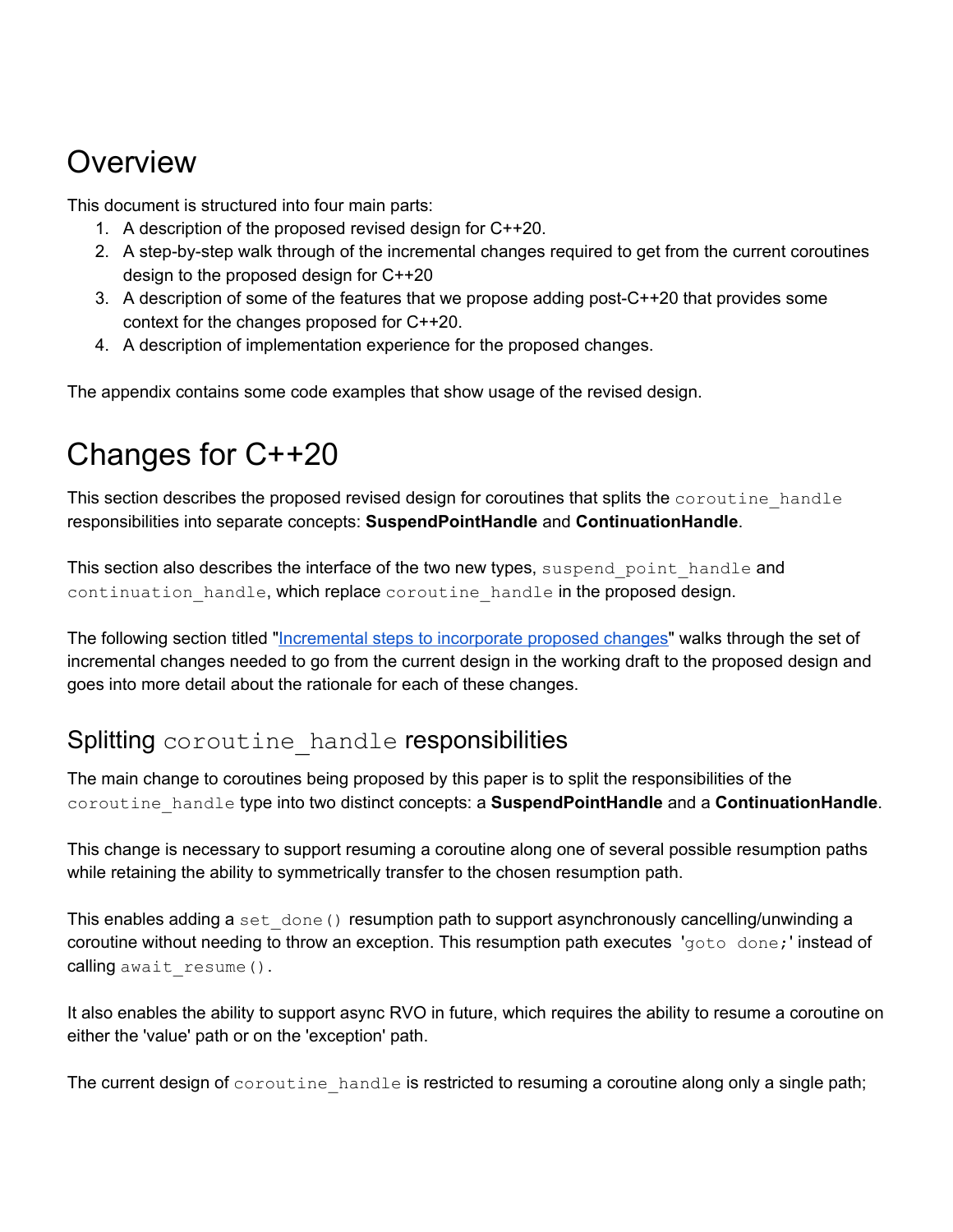the 'resume()' path which executes await resume().

A SuspendPointHandle represents a coroutine suspended at a particular suspend-point. A ContinuationHandle represents a particular continuation path on which to resume the coroutine.

A coroutine suspended at a suspend-point can have one of several operations performed on it. The set of operations available can depend on what kind of suspend-point the coroutine is currently suspended at.

The SuspendPointHandle allows user-code to select a particular continuation path to resume the coroutine with by calling one of the continuation factory methods on the SuspendPointHandle object. Each of these methods returns a different ContinuationHandle which corresponds to the selected resumption path.

The ContinuationHandle can then either be invoked asymmetrically using operator() or can be invoked symmetrically (ie. with tail-recursion) by returning the handle from  $a$ wait suspend().

The ContinuationHandle concept is defined as follows:

```
// A helper concept for defining traits common to the various handle concepts.
template<typename T>
concept Handle =std::is nothrow default constructible v<T> &&
  std::is_nothrow_copy_constructible_v<T> &&
 std:: is nothrow move constructible v<T> &&
  std::is_nothrow_copy_assignable_v<T> &&
  std::is_nothrow_move_assignable_v<T> &&
  std::is_trivially_destructible_v<T> &&
  requires (const T handle) {
    { handle ? (void)0 : (void)0 } noexcept;
     { !handle ? (void)0 : (void)0 } noexcept;
  };
template<typename T>
concept ContinuationHandle =
   _Handle<T> &&
   Invocable<T> &&
   unspecified;
```
Note that the ContinuationHandle concept contains an '*unspecified*' condition. This has the effect of preventing user-defined types from satisfying this concept. The rationale here is that to support the ability to perform tail-recursive resumption of a coroutine there will likely need to be some implementation-defined mechanics present on the handle to support appropriate calling-conventions and type-erasure of the handle type (see later section on type-erased handles).

There is not a single SuspendPointHandle concept but rather a number of lower-level concepts that can be composed together to make one of several different suspend-point handle concepts, one for each kind of suspend-point.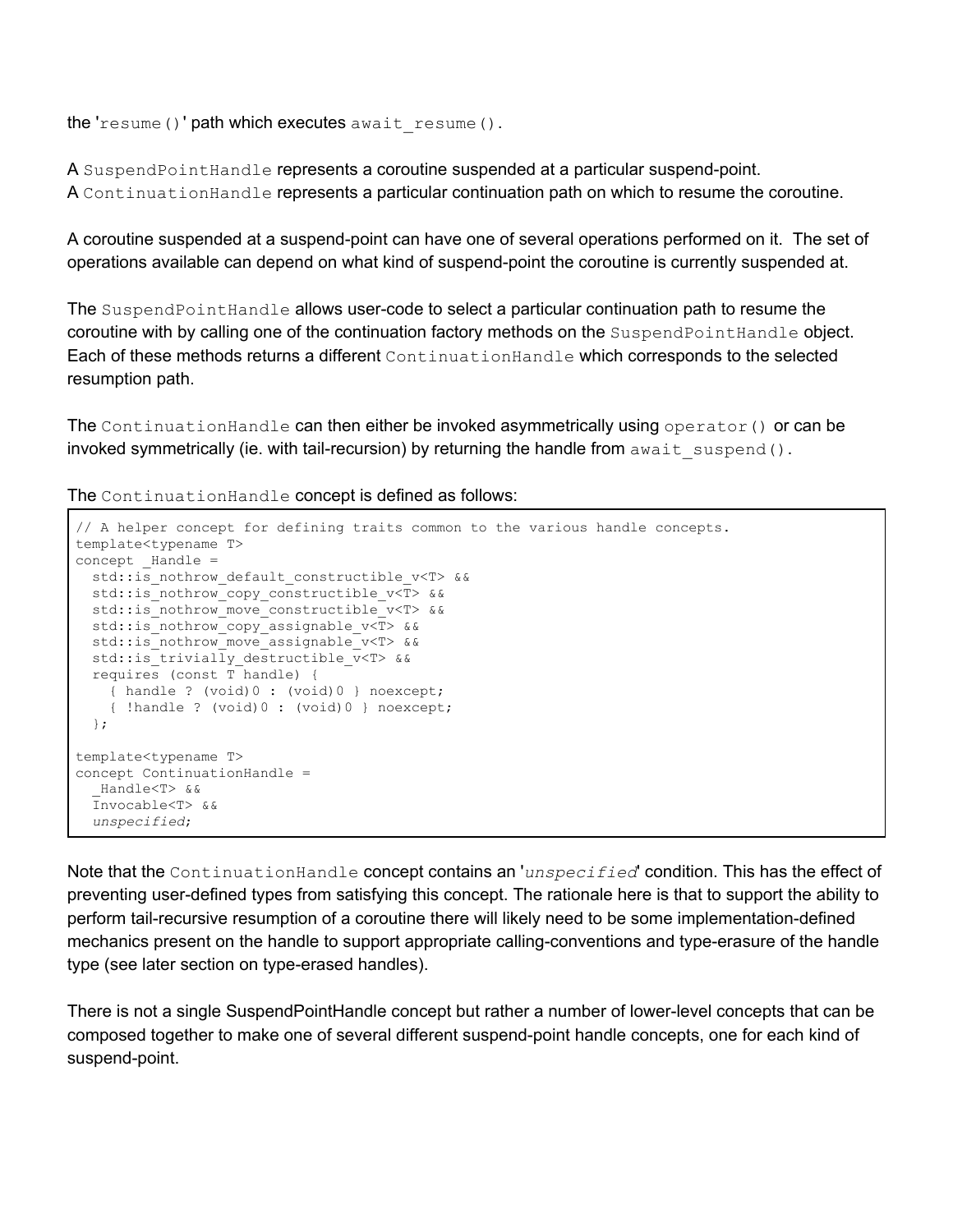For C++20 this paper is proposing to define 3 operations that can be performed on a suspend-point handle corresponding to a co await/co yield expression:

- resume() Returns a continuation-handle that will resume execution of the coroutine. This will immediately call await resume() upon invocation of the returned continuation-handle.
- set done () Returns a continuation-handle that will resume execution of the coroutine by immediately executing 'goto done; 'upon invocation of the returned continuation-handle.
- promise() Obtains a reference to the coroutine's promise object.

And 4 operations that can be performed on a coroutine-handle passed to get return object():

- $\bullet$  destroy() Destroys the coroutine frame. Only valid to be called if the coroutine has either never been resumed or has run to completion and is currently suspended at the final suspend-point.
- resume() Returns a continuation-handle that will start executing the coroutine body when invoked.
- $\bullet$  set done() Returns a continuation-handle that will start execution of the coroutine by immediately executing 'goto done;' upon invocation of the returned continuation-handle.
- promise() Obtains a reference to the coroutine's promise object.

Different kinds of suspend-points within a coroutine will have different combinations of these operations.

Future versions of the language may define new kinds of suspend-points that support a different configuration of operations. For example, the operator  $\sim$  co await() suspend point described in P1662R0 to support async RAII. Or they may add new operations, such as the set value()/set exception() operations described in P1663R0 to support async return-value-optimisation.

The suspend-point concepts are defined as follows:

```
template<typename T>
concept SuspendPointHandleWithResume =
  _Handle<T> &&
  requires (const T sp) {
    sp.resume();
    requires ContinuationHandle<decltype(sp.resume())>;
   } &&
  unspecified;
template<typename T>
concept SuspendPointHandleWithDone =
   _Handle<T> &&
  requires (const T sp) {
   sp.set done();
    requires ContinuationHandle<decltype(sp.set_done())>;
   } &&
  unspecified;
template<typename T>
concept SuspendPointHandleWithPromise =
   _Handle<T> &&
  requires (const T sp) {
```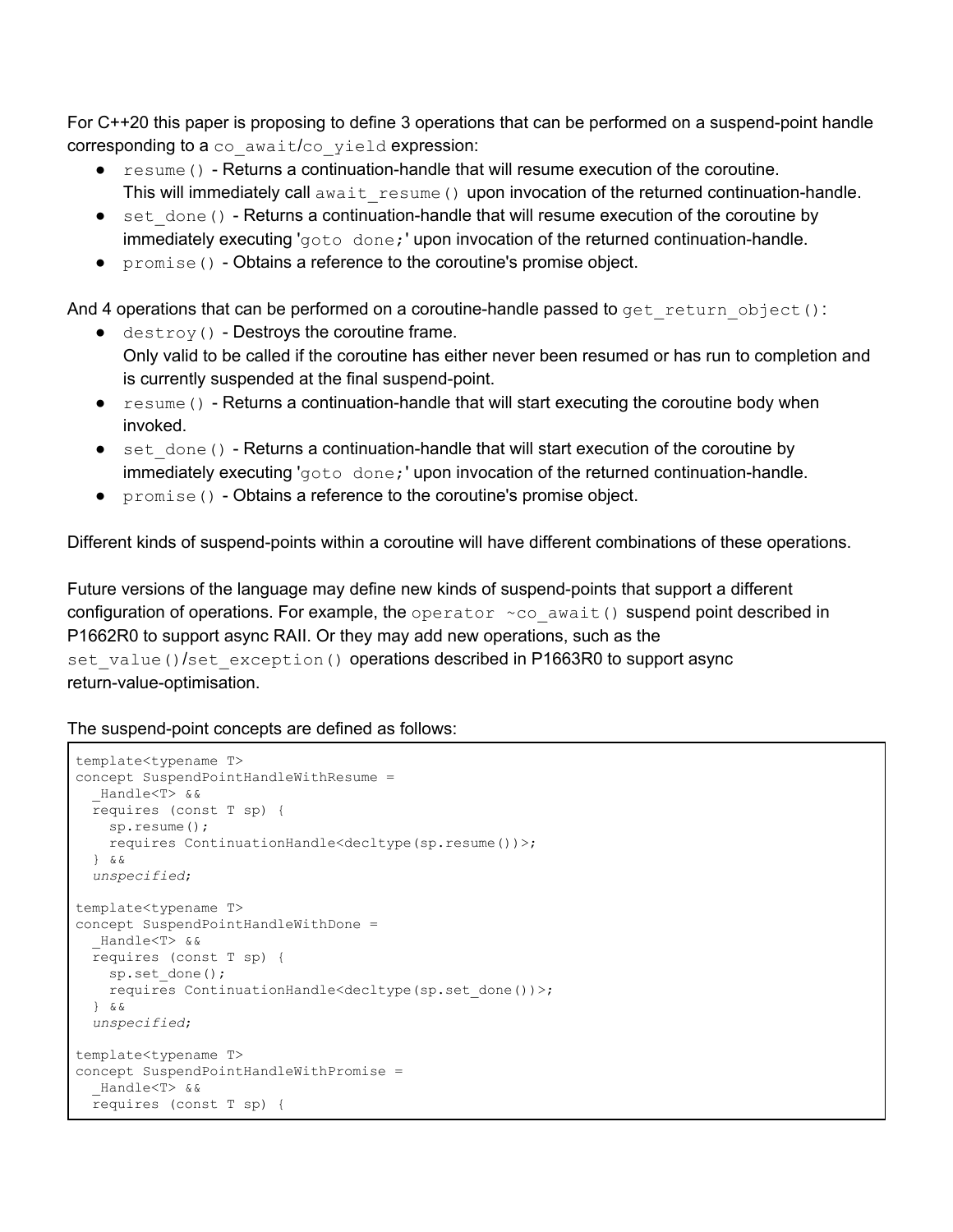```
 sp.promise();
  } &&
  unspecified;
template<typename T, typename Promise>
concept SuspendPointHandleWithPromiseOf =
  SuspendPointHandleWithPromise<T> &&
  requires (const T sp) {
     { sp.promise() } -> Promise&;
  };
template<typename T>
concept SuspendPointHandleWithDestroy =
   _Handle<T> &&
  requires (const T sp) {
     { sp.destroy() } -> void;
   } &&
  unspecified;
```
Given these definitions we can then build suspend-point handle concepts for the suspend-point kinds proposed for C++20:

The concept for suspend-point handles passed to the  $promise.get$  return object() method:

```
template<typename T>
concept InitialSuspendPointHandle =
  SuspendPointHandleWithDestroy<T> &&
   SuspendPointHandleWithResume<T> &&
   SuspendPointHandleWithSetDone<T> &&
  SuspendPointHandleWithPromise<T>;
```
An alternative name for this concept could be CorputineHandle as it represents a handle to the coroutine frame that was created for a particular invocation.

The concept for suspend-point handles passed to the  $a$ wait suspend() method in a co  $a$ wait or co yield expression:

```
template<typename T>
concept AwaitSuspendPointHandle =
  SuspendPointHandleWithResume<T> &&
  SuspendPointHandleWithSetDone<T> &&
  SuspendPointHandleWithPromise<T>;
```
#### <span id="page-7-0"></span>Passing non-type-erased handles

When the compiler generates calls to the get return object() or await suspend() it passes a suspend-point handle that represents the particular suspend-point.

This paper proposes that the handle types that the compiler passes to these methods are anonymous, per-suspend-point handle types which are not type-erased. The compiler generates a unique type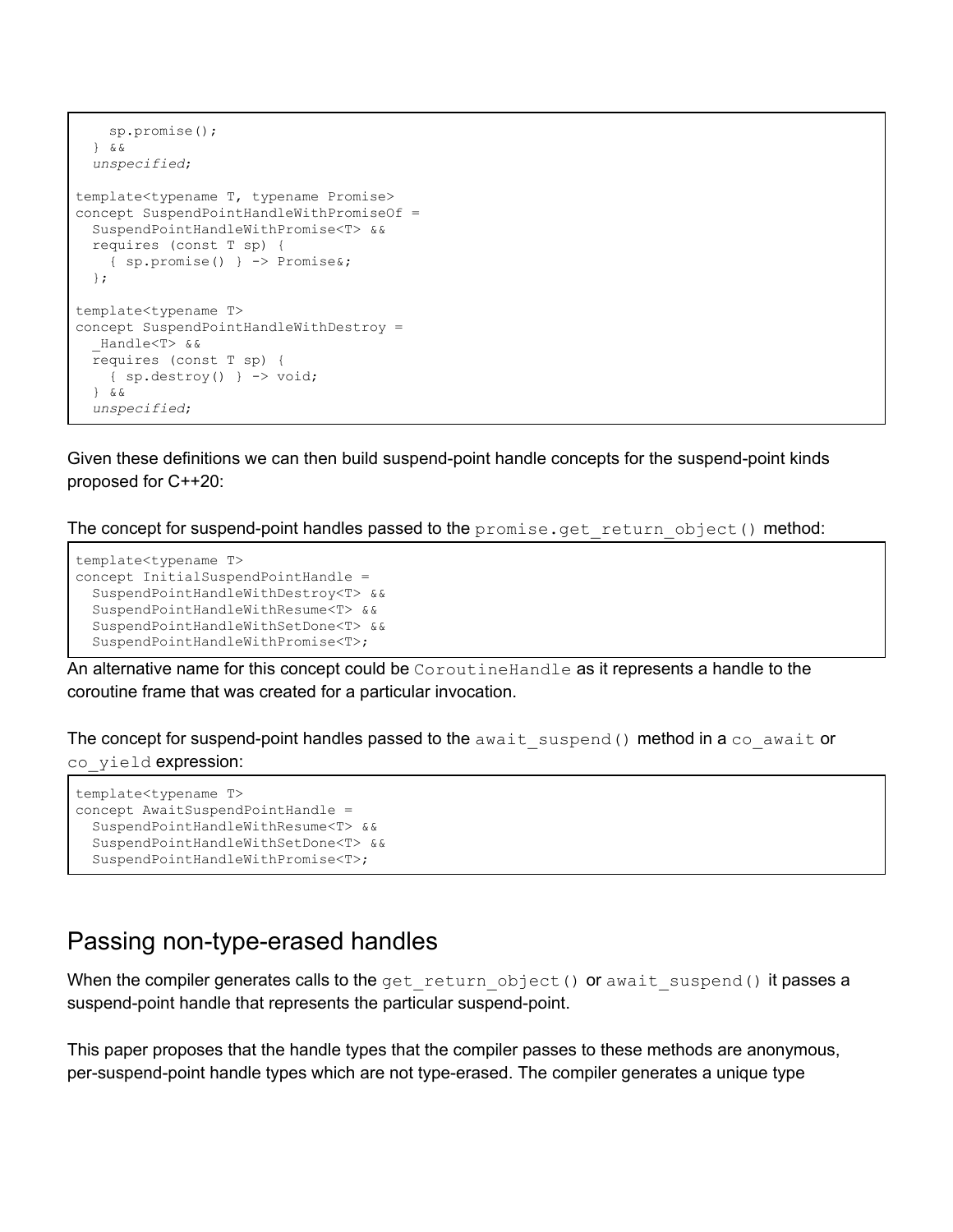corresponding to that particular suspend-point in that particular coroutine and passes an instance of that type into the method call.

Note that the underlying coroutine frame type is still hidden from the program, the type of the handle only encodes knowledge of the location of the suspend-point within the coroutine body, not of the layout of the coroutine frame.

The get return  $object()$  and await suspend() methods can then call the continuation factory methods on the suspend-point handle to select a continuation path to resume the coroutine on.

For example:

```
struct on new thread {
 bool await ready() { return false; }
 auto await suspend(SuspendPointHandleWithResume auto suspendPoint) {
   std::thread{[suspendPoint] { suspendPoint.resume()(); } }.detach();
    return std::noop_continuation();
   }
 void await resume() {}
};
task<void> example() {
 co await on new thread{};
   // Rest of the function is now executing on a new std::thread.
   // ...
}
```
When the  $\alpha$ <sub>xample</sub>() coroutine is invoked the function will create a new coroutine frame, construct a new instance of a compiler-generated InitialSuspendPointHandle type that knows statically that it represents the initial suspend-point for the  $\alpha$  ample () coroutine and pass this handle as a parameter to promise.get return object().

When the coroutine is resumed and eventually reaches the  $\cos$  await expression, the coroutine is suspended and the compiler passes a new instance of a compiler-generated AwaitSuspendPointHandle type that knows statically that it represents that particular suspend-point in that particular coroutine.

This means that when the thread executes the lambda the lambda can resume the coroutine without needing an indirect call to resume the coroutine. The compiler is therefore able to emit a direct jump to the resumption point in the coroutine.

However, to be able to store the InitialSuspendPointHandle passed to get return object() in the returned  $\text{task}\text{<=}$  we need to be able to type-erase the handle. To avoid the need for libraries to type-erase the handle manually, and also to guarantee the ability to support symmetric-transfer to the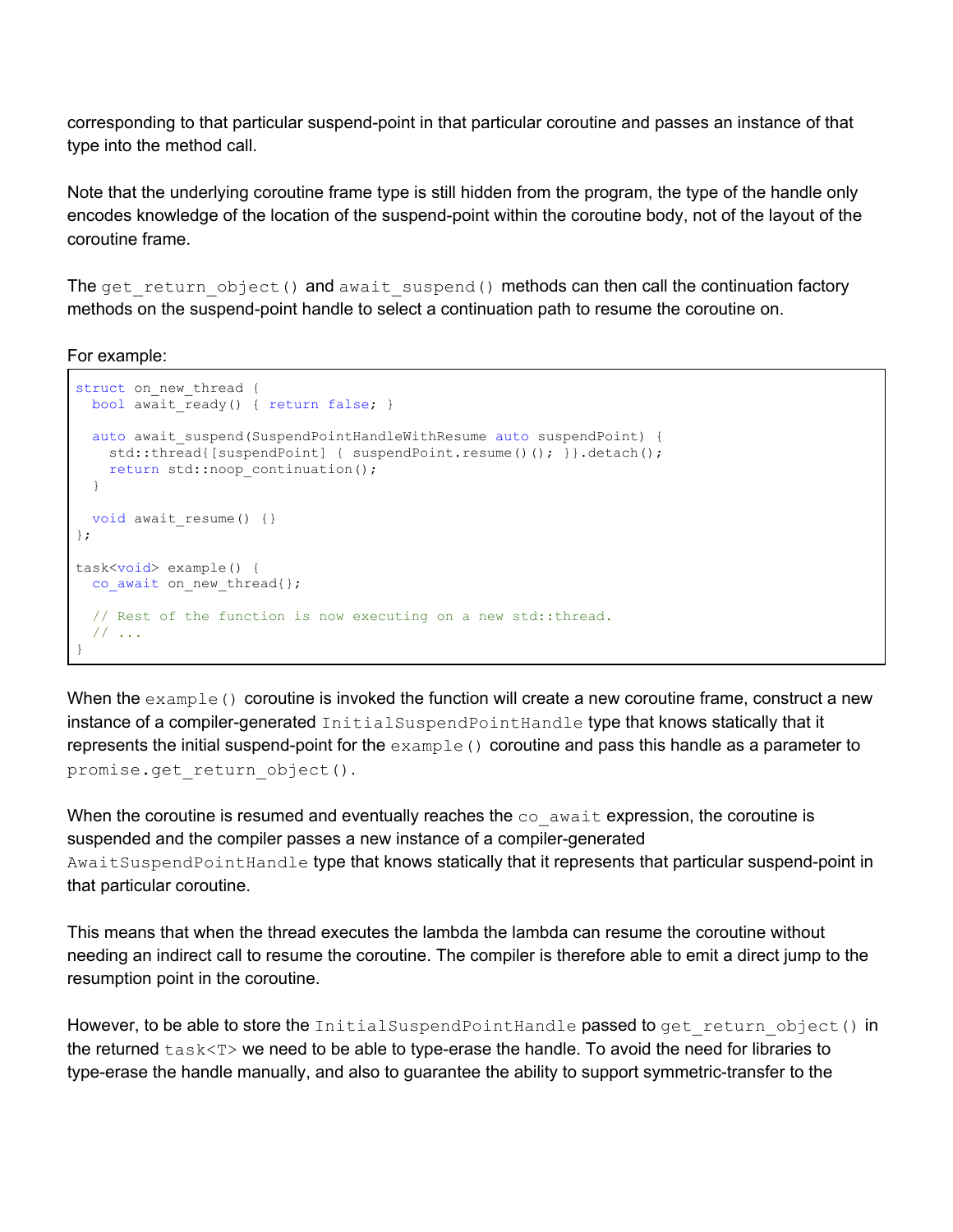continuation, the standard library provides a type-erased handle type that can be used to store the type-erased handle.

# <span id="page-9-0"></span>Type-erased handle types

The standard library provides two type-erased handle types: continuation handle and suspend point handle<Ops...>.

<span id="page-9-1"></span>These types replace the existing coroutine handle type described by the Coroutines TS.

#### The continuation handle type

The public interface of the continuation handle type is as follows:

```
class continuation handle {
public:
  // Construct to the null continuation handle.
  constexpr continuation handle() noexcept;
   // Copy construction/assignment.
  continuation handle(const continuation handle&) noexcept;
   continuation_handle& operator=(const continuation_handle&) noexcept;
  // Trivial destructor
  ~continuation handle() = default;
  // Implicit conversion from compiler-generated ContinuationHandle types.
 continuation handle(ContinuationHandle auto handle) noexcept;
 // Test for the null coroutine handle
   explicit operator bool() const noexcept;
  bool operator!() const noexcept;
  // Invoke the continuation.
  void operator()() const;
private:
  // exposition only
  void* data;
   void (*fn)(void*);
};
```
The continuation handle type satisfies the ContinuationHandle concept and is also implicitly constructible from any of the compiler-generated ContinuationHandle types returned from continuation methods on compiler-generated suspend-point handle types.

Note that the size of the continuation handle is unspecified. Implementations that choose to store the resumption state in the coroutine frame may have a continuation handle type that stores a single pointer to the coroutine frame. Whereas implementations that store the resumption state in the continuation handle may store a pointer to the coroutine frame as well as either a function pointer or integer that encodes the resumption-path.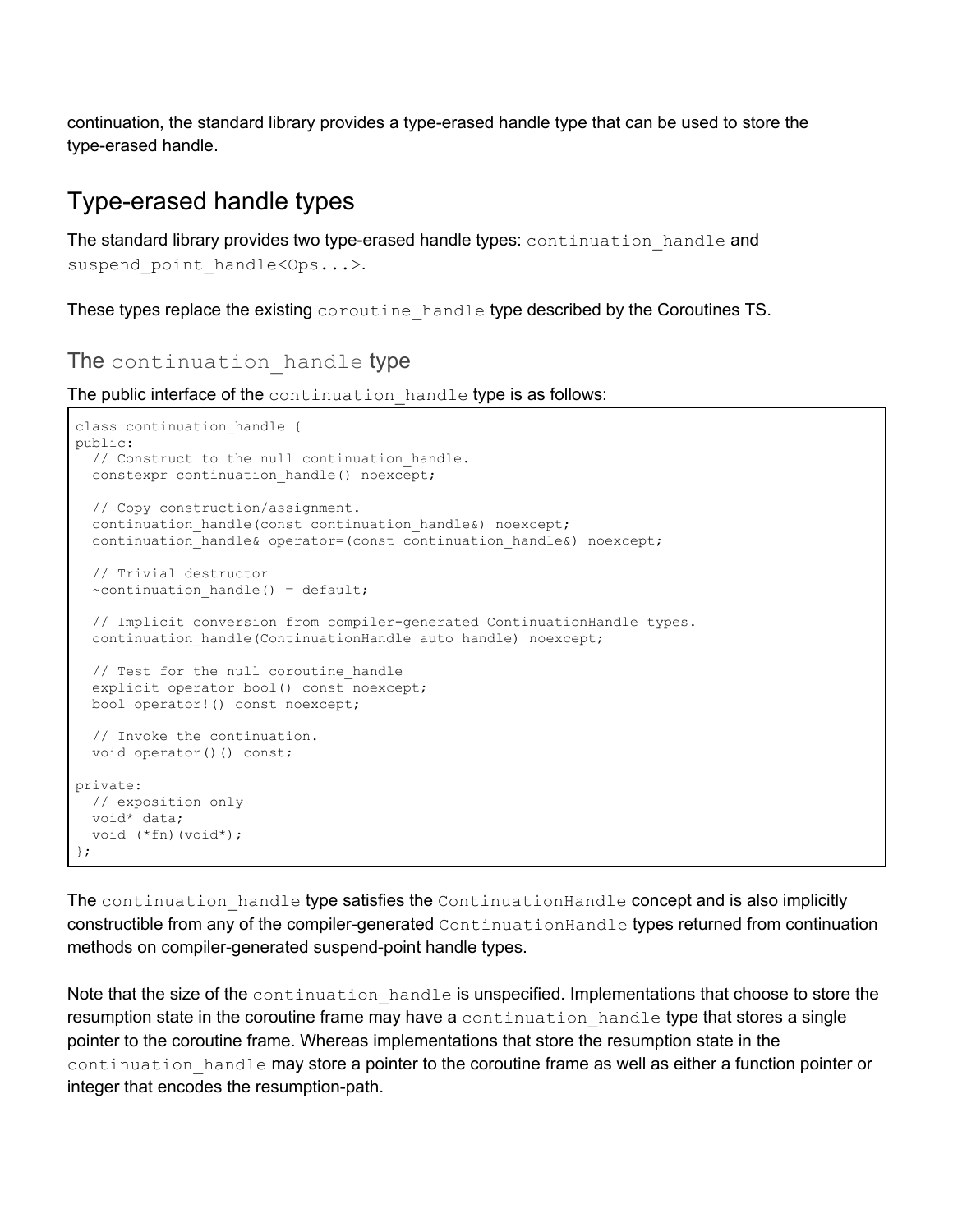#### <span id="page-10-0"></span>The suspend point handle type

The suspend point handle type is designed to support type-erasure of different kinds of suspend-points which support different sets of operations.

The intent is also to allow library code to specify the minimum set of operations that the type-erased suspend-point needs to support so that the compiler can avoid generating code for resumption paths that will never be called.

The suspend point handle type is also designed to be extensible to support type-erasing new kinds of operations that may be added in future versions of  $C++$ , such as a set value $\langle T \rangle$  (), set error $\langle E \rangle$  () and set exception() operations, described in P1663R0, to support async return-value optimisation.

To support these goals, the suspend point handle has a variadic template argument which can be passed the set of operation types as template arguments that are to be made available on the type-erased handle.

The standard library also provides types that represent each of the operations supported by suspend-point handles which can be used as the template arguments to suspend point handle. Note that *only* these types are valid to pass as template arguments to suspend point handle - user-defined types are not supported.

The operation types simply serve as tag types and do not have any public API and are not intended to be used other than as template arguments to suspend point handle.

The public interface of suspend point handle is defined as follows:

```
using with_resume = unspecified;
using with_set_done = unspecified;
using with_destroy = unspecified;
template<typename Promise>
using with_promise = unspecified;
// Helper concepts to assist with definition.
template<typename T, typename... Values>
concept OneOf = (Same<T, Values> || ...);
template<typename T>
concept _CompilerGeneratedSuspendPointHandle = unspecified;
template<typename... Operations>
struct promise type helper {};
template<typename Promise, typename... Rest>
struct __promise_type_helper<with_promise<Promise>, Rest...> {
 using type = Promise;};
template<typename First, typename... Rest>
```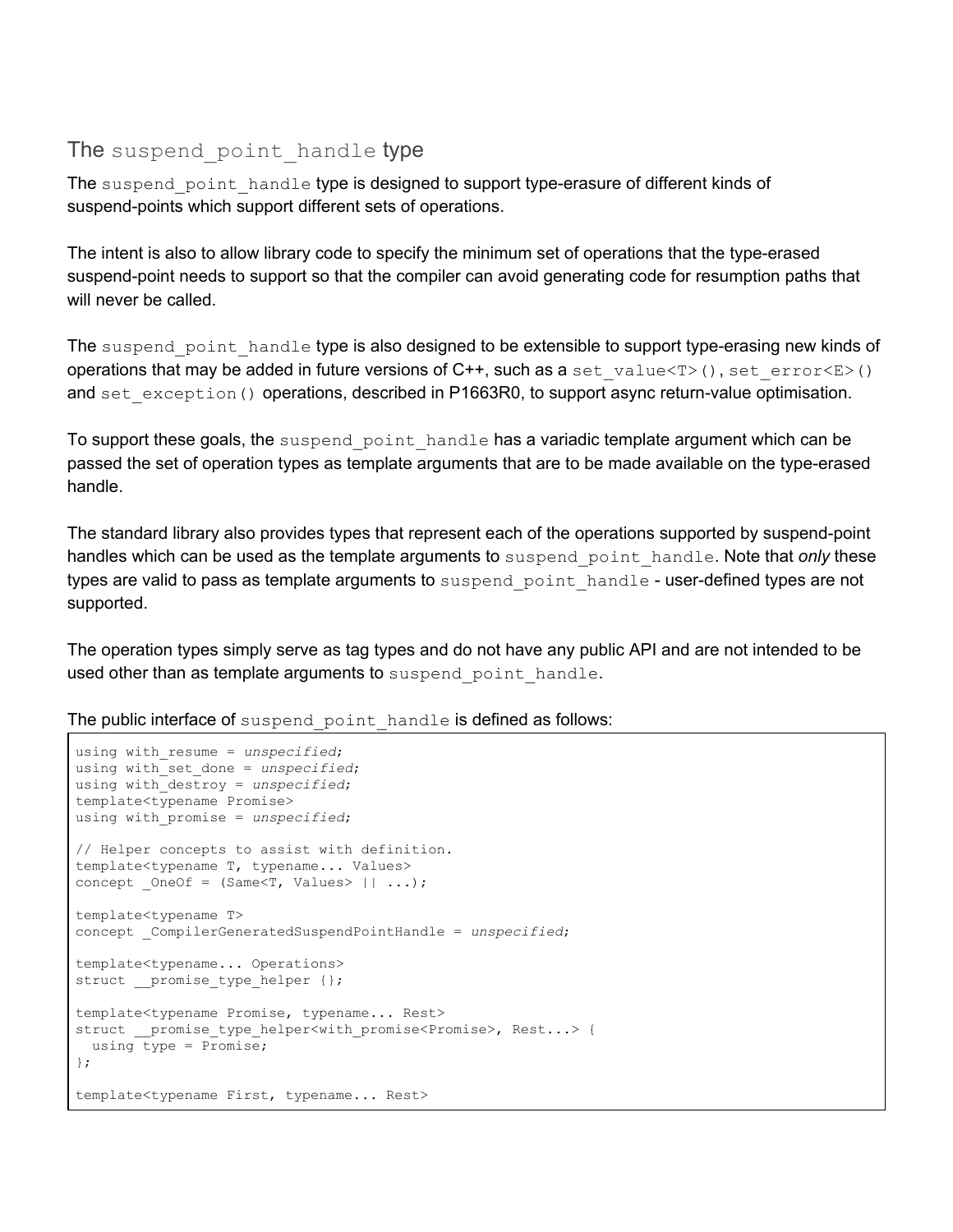```
struct __promise_type helper<First, Rest...>
: _promise_type helper<Rest...> {};
template<typename... Operations>
concept HasWithPromise =
  requires() {
    typename __promise_type_helper<Operations...>::type;
   };
template<typename... Operations>
class suspend point handle {
public:
   // Construct to the null handle.
   constexpr suspend_point_handle() noexcept;
   // Copy construction/assignment
   suspend_point_handle(const suspend_point_handle&) noexcept;
  suspend_point_handle& operator=(const suspend_point_handle&) noexcept;
   // Implicit conversion from a compiler-generated suspend-point handle type.
   // Only valid if the handle supports all of the specified Operations.
  template< CompilerGeneratedSuspendPointHandle Handle>
     requires /* ... see below */
  suspend point handle(Handle handle) noexcept;
   // Trivial destructor
  ~suspend_point_handle() = default;
  // Test for the null handle.
   explicit operator bool() const noexcept;
  bool operator!() const noexcept;
  [[nodiscard]]
  continuation_handle resume() const
   requires OneOf<with resume, Operations...>;
  [[nodiscard]]
   continuation_handle set_done() const
     requires _OneOf<with_set_done, Operations...>;
  void destroy() const
   requires OneOf<with destroy, Operations...>;
   auto promise() const
    -> typename __ promise type helper<Operations...>::type&
     requires _HasWithPromise<Operations...>;
private:
  // Exposition only.
  void* data;
  void* vtable;
};
```
Note that the implicit conversion from a compiler-generated suspend-point handle type is constrained to require the source handle type support all of the operations that have been requested by the type-erased handle.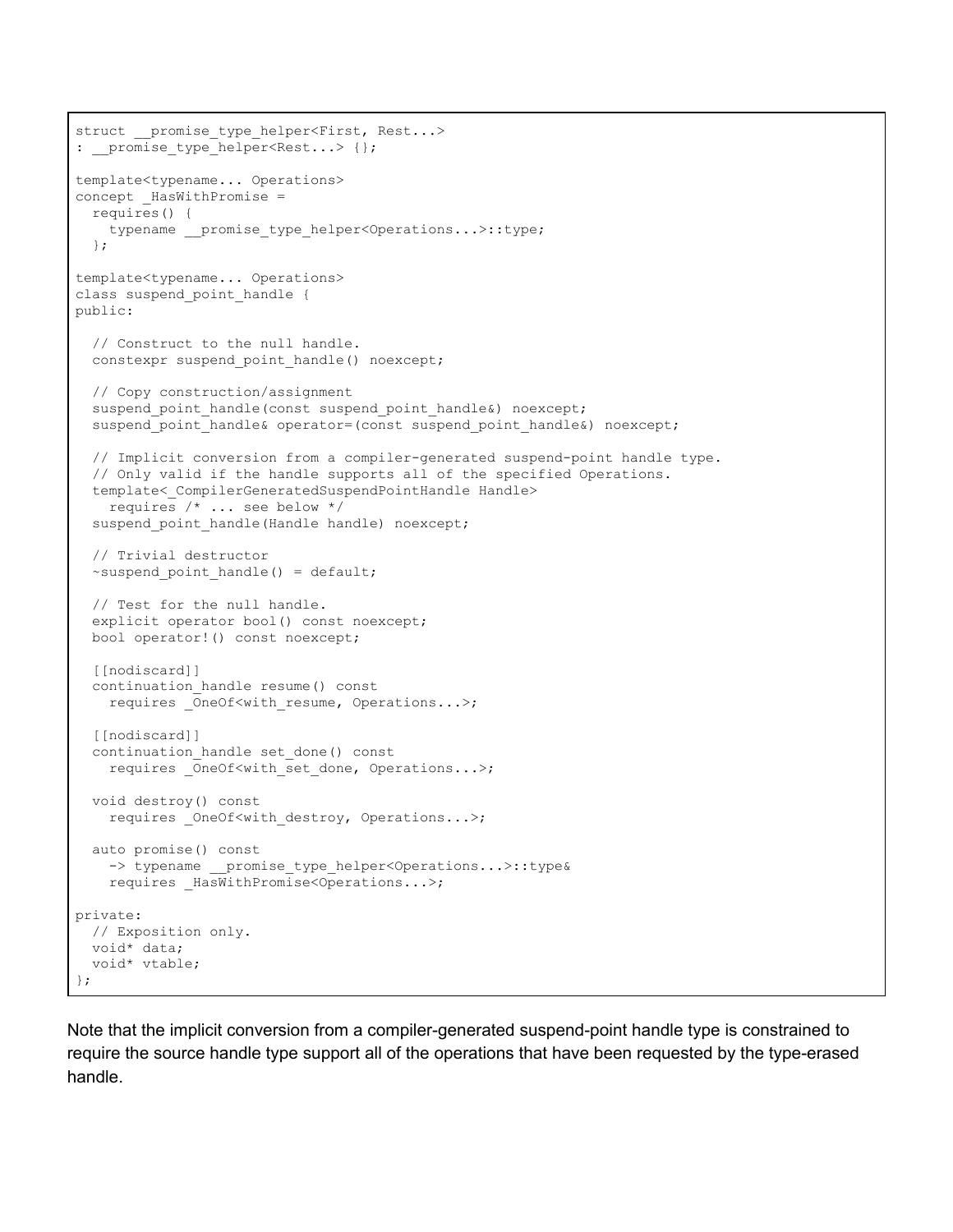The constraint on this constructor can be written using a concept requires clause as follows:

```
template< CompilerGeneratedSuspendPointHandle Handle>
  requires
     (!_OneOf<with_resume, Operations...> ||
     SuspendPointHandleWithResume<Handle>) &&
     (!_OneOf<with_destroy, Operations...> ||
     SuspendPointHandleWithDestroy<Handle>) &&
     (!_OneOf<with_set_done, Operations...> ||
     SuspendPointHandleWithSetDone<Handle>) &&
     (!_HasWithPromise<Operations...> ||
     SuspendPointHandleWithPromiseOf<
      Handle, typename __ promise_type_helper<Operations...>::type>)
suspend point handle(Handle handle) noexcept;
```
However, implementations may be able to define this constructor with equivalent constraints in a more direct way without relying on disjunctions in the requires clauses. e.g. by making use of the internal details of the Operation types.

#### <span id="page-12-0"></span>Convertibility between different suspend point handle instantiations

Note also that this does not support conversion from one type-erased handle type to a different type-erased handle type.

Reference implementations of the handle type store a pointer to the frame and a pointer to a vtable which encodes information about the type-erased operations. Supporting conversion between type-erased handle types would require being able to generate a new vtable for the combination of the target subset of operations and the original handle type. However, as we have already type-erased the original handle type we cannot easily do that unless we pre-generate vtables for all possible combinations of sub-operations.

User code can still convert the same compiler-generated handle type to multiple different type-erased handle types as required, however.

#### <span id="page-12-1"></span>Mapping from coroutine handle usages to suspend point handle usages

To translate code written against the Coroutines TS from using coroutine handle to using suspend point handle

#### Table 1: Handles representing initial and final suspend-points

| coroutine handle <void></void>       | suspend point handle <with destroy="" resume,="" with=""></with>                            |
|--------------------------------------|---------------------------------------------------------------------------------------------|
| coroutine handle <promise></promise> | suspend point handle<<br>with resume, with destroy,<br>with promise <promise>&gt;</promise> |

Table 2: Handles representing co await/co yield suspend-points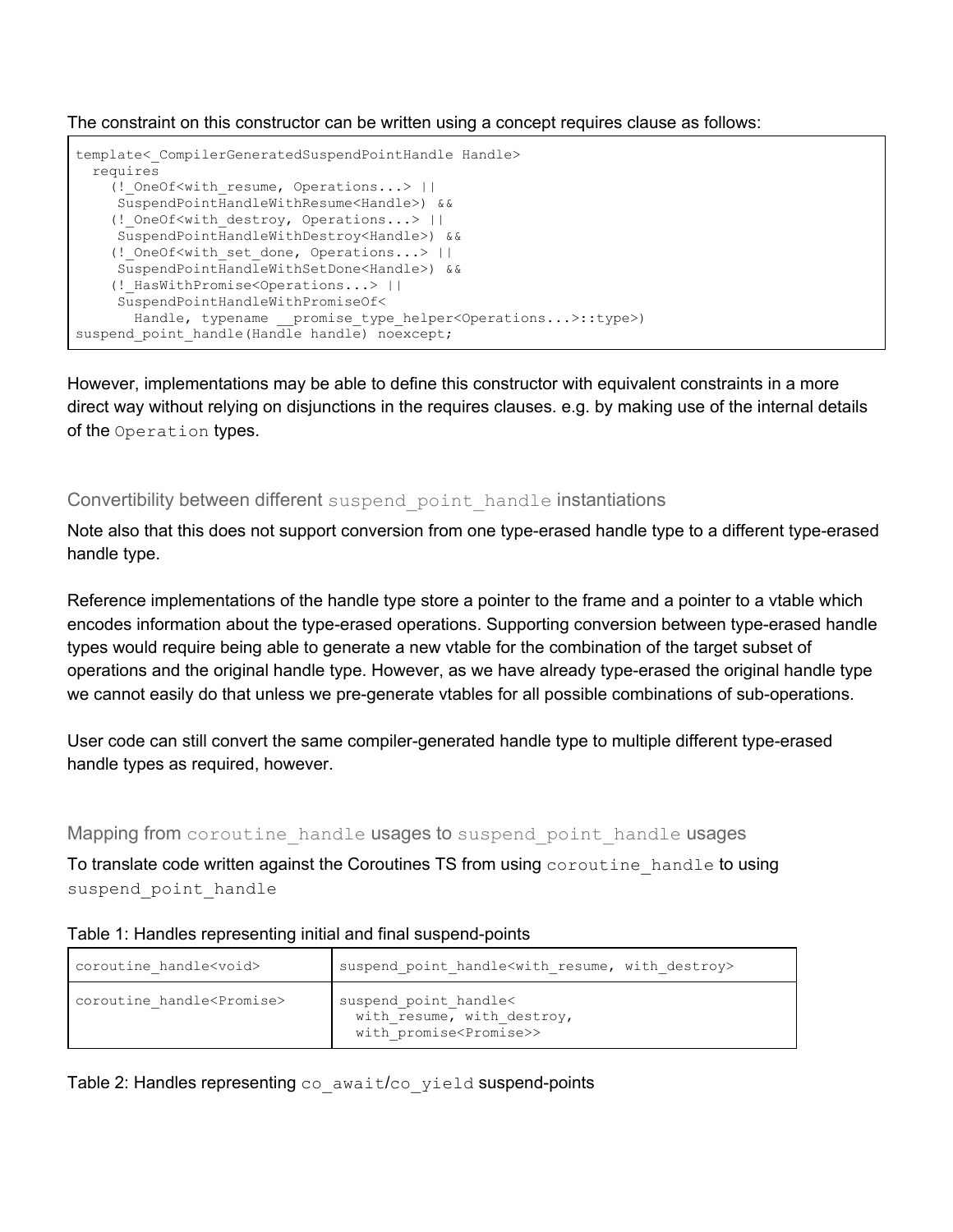| coroutine handle <void></void>       | suspend point handle <with done="" resume,="" set="" with=""></with>                         |
|--------------------------------------|----------------------------------------------------------------------------------------------|
| coroutine handle <promise></promise> | suspend point handle<<br>with resume, with set done,<br>with promise <promise>&gt;</promise> |

Note that there is not a direct correspondence between these types for all use-cases due to the change in semantics of  $\text{destroy}()$ , which was previously allowed to be called at any suspend-point and is now only allowed at initial and final suspend points, and due to the introduction of  $set$  done(), which can now be called at any suspend-point except the final suspend-point.

# <span id="page-13-0"></span>The noop continuation

In cases where an awaitable does not have another continuation to transfer execution to it needs to be able to suspend and return execution back to the most-recent caller on the stack that asymmetrically invoked a continuation handle.

Under the Coroutines TS you can call  $std: \text{inoop coroutine)}$  to obtain a coroutine handle that represents the no-op continuation (ie. when it was resumed it would immediately return to the caller). If such a handle was returned from await suspend() then this would cause the top-most call to resume() on the stack to return to its caller.

The same facility is provided here, however it is named  $std:inoop$  continuation() and returns a noop continuation handle that satisfies the ContinuationHandle concept.

The synopsis for the std::noop continuation() and std::noop continuation handle type:

```
class noop continuation handle {
public:
   // Construct to the null handle
 constexpr noop continuation handle() noexcept;
  // Copy construction/assignment
 noop_continuation_handle(const_noop_continuation_handle&) noexcept;
 noop_continuation_handle& operator=(const noop_continuation_handle&) noexcept;
  // Trivial destructor
 ~noop continuation handle() = default;
  // Test for the null handle
  explicit operator bool() const noexcept;
  bool operator!() const noexcept;
   // Invoke the noop-continuation
   void operator()() noexcept {}
private:
  unspecified;
};
// Returns a non-null handle.
```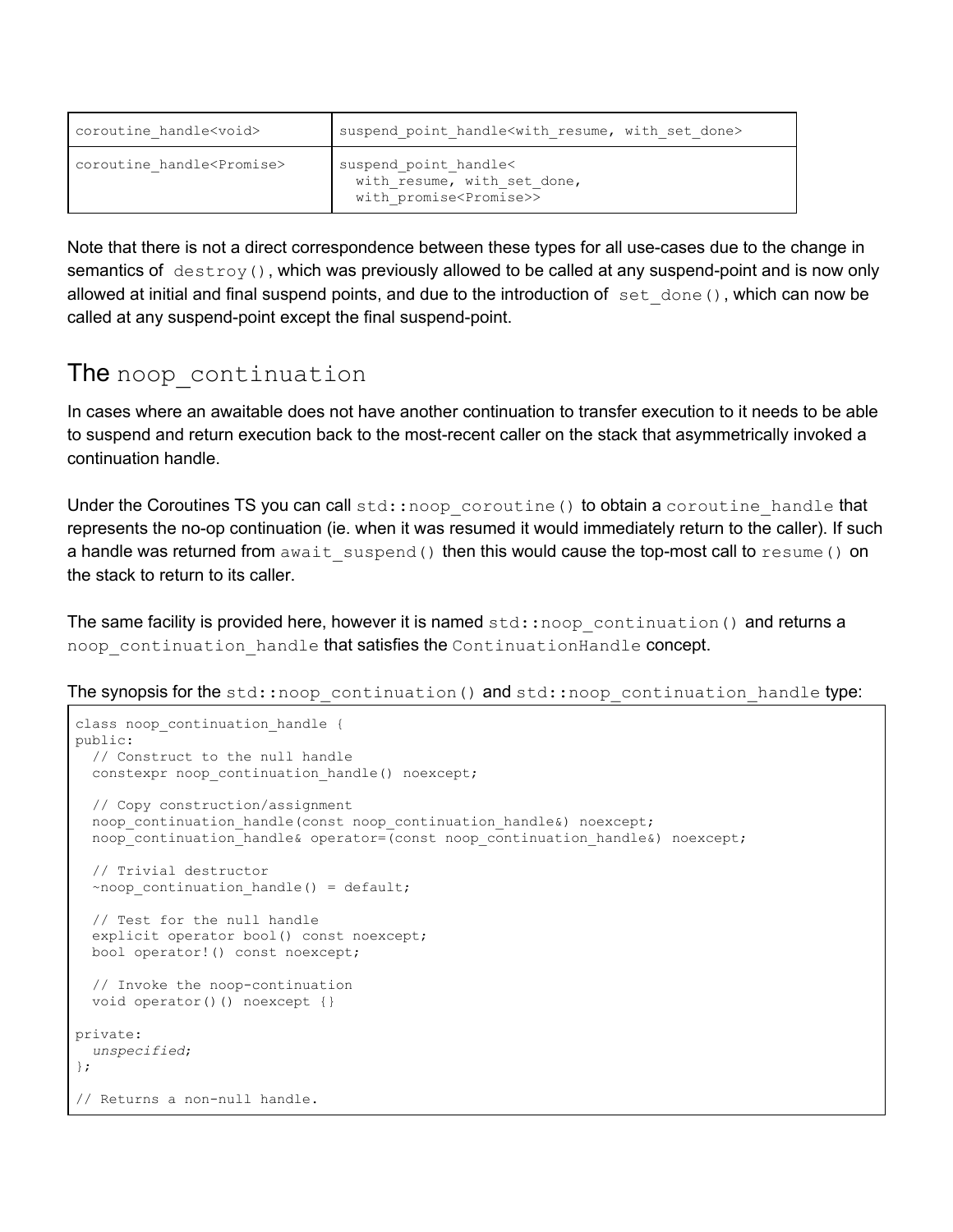noop\_continuation\_handle noop\_continuation() noexcept;

# <span id="page-14-0"></span>Incremental steps to incorporate proposed changes

The following changes describe a set of logical steps to get from the current wording in the C++20 working draft to wording that incorporates the changes proposed by this paper.

- 1. Merge initial suspend() and get return object().
- 2. Remove coroutine handle:: from promise()
- 3. Remove coroutine handle::address()/from address()
- 4. Simplify final suspend() method to return a coroutine handle
- 5. Rename final suspend() to done()
- 6. Split coroutine handle into two separate types suspend point handle and continuation\_handle
	- a. Compiler passes a suspend point handle to get return object () and await suspend()
	- b. Library returns a continuation handle from await suspend() and done()
- 7. Refactor destroy() into set done() and destroy()
- 8. Rename std::noop\_coroutine() to std::noop\_continuation()
- 9. Limit suspend-point handles to only allow resuming a coroutine once
- 10. Modify the compiler to pass compiler-generated, per-suspend-point handle types to get return object() and await suspend().
- 11. Modify suspend point handle to take template parameters indicating operations to type-erase and add with resume, with set done, with promise<P>, with destroy operation types.

<span id="page-14-1"></span>A followup paper with proposed wording for the changes will be made available post-Cologne.

### Merge initial suspend() and get return object()

This change is described in more detail in P1477R1, but the basic summary of the change is:

- No longer evaluate 'co await promise.initial suspend();' at the start of the coroutine.
- The coroutine is always created initially suspended.
- The promise.get return object() method is passed the initial coroutine handle

This results in the following change in definition of a promise\_type:

```
// Coroutines TS promise_type interface
struct promise_type
{
 T get return object();
 Awaitable<void> initial suspend();
 ...
};
                                              // Proposed promise_type interface
                                             struct promise_type
                                             {
                                               T get return object(coroutine handle<promise type>
                                             h);
                                                ...
                                              };
```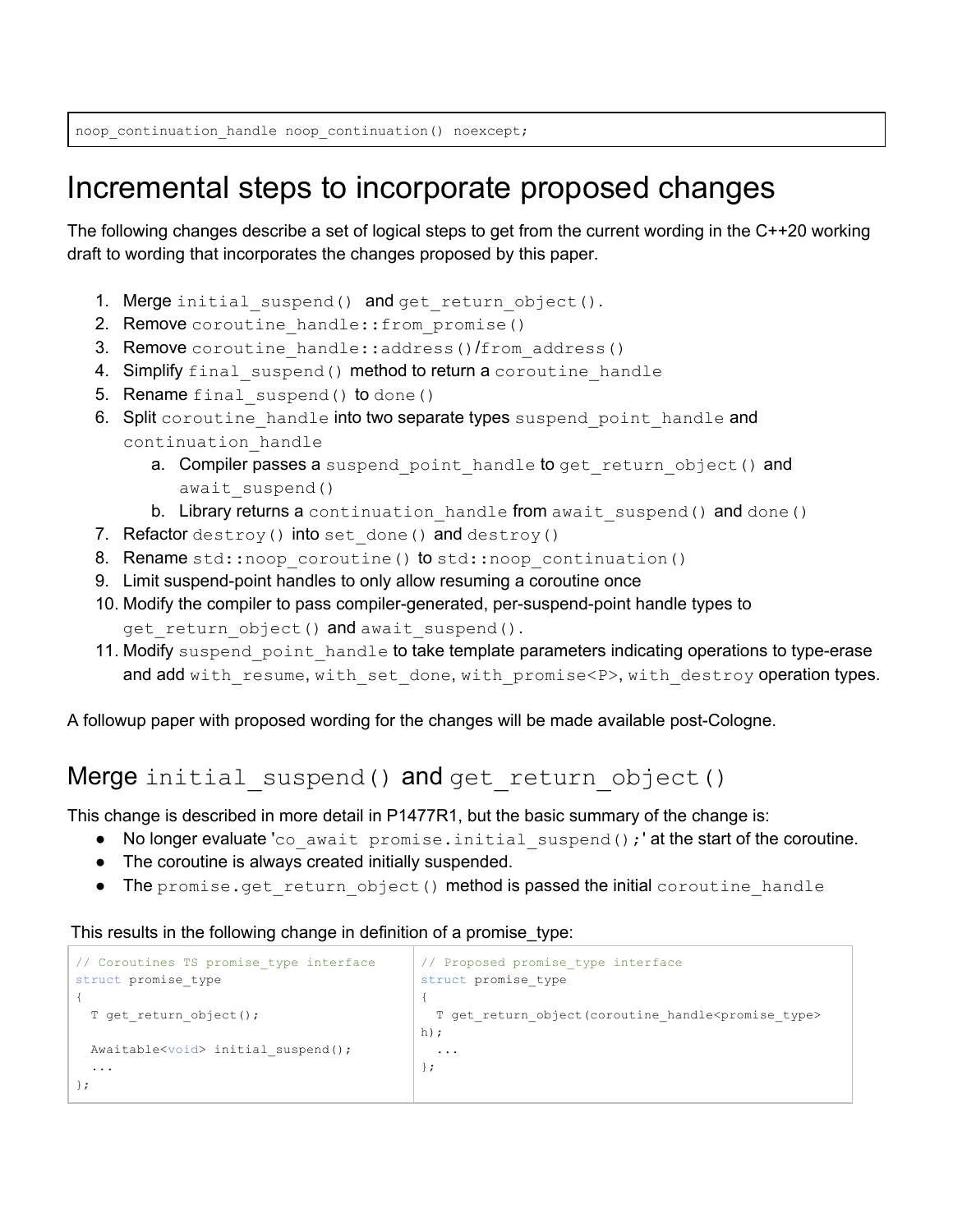The motivation for this change is:

- $\bullet$  It reduces the amount of code needed to implement a coroutine's  $\gamma$  promise type.
- It eliminates a number of specification issues relating to the behaviour of a coroutine if an exception is thrown from the co await promise.initial suspend() expression.
- It eliminates the need to call coroutine\_handle::from\_promise() to obtain a coroutine handle in get return object().
- $\bullet$  It opens the door to making coroutine handle's resumption single-shot.
- It opens the door to having the compiler pass different kinds of handles for different types of suspend-points.
- This is an important step for later changes.

### <span id="page-15-0"></span>Remove coroutine handle::from promise()

The primary use for coroutine handle:: $from\text{ promise}$ ) is to allow a coroutine handle that references the current coroutine to be manufactured from within the get return object() method so that a handle to the coroutine can be passed to the constructor of the return value. eq.  $task < T$ 

The motivation for this change is:

- from promise() is no longer needed once we have merged initial suspend() and get return object() as the compiler is now passing the coroutine handle to get return object().
- from\_promise() is a potentially dangerous function:
	- You need to pass the exact promise-type used for the coroutine frame. Calling coroutine handle<promise base>::from promise(\*this) when the dynamic type of \*this is a derived type has undefined-behaviour. Any derived promise type will need to override get return object() to ensure that the coroutine handle is constructed using the most-derived type.
	- This method manufactures a coroutine handle for a coroutine that is not necessarily suspended. Callers will need to be careful that they do not call methods on this handle unless the coroutine is actually suspended at a suspend-point.
- The existence of this method constrains implementations in how they can layout the coroutine frame:
	- The existence of this function requires the coroutine frame to be laid out such that the address of the coroutine's resumption state is able to be deterministically calculated from the address of the promise object. This typically means that the promise must be located at a fixed offset from the storage of the ABI-stable part of the coroutine resumption state.
	- $\circ$  This can potentially constrain what implementations are able to support in the future if we were to, at some stage, require different flavours of ABI-stable coroutine resumption state for different kinds of suspend-points.
- Removing this method is a step towards supporting different kinds of handles for different kinds of suspend-points.
	- $\circ$  To be able to support adding new kinds of suspend-points in future (eq. for async return-value optimisation or a 'for co\_await' facility) we need the flexibility to be able to have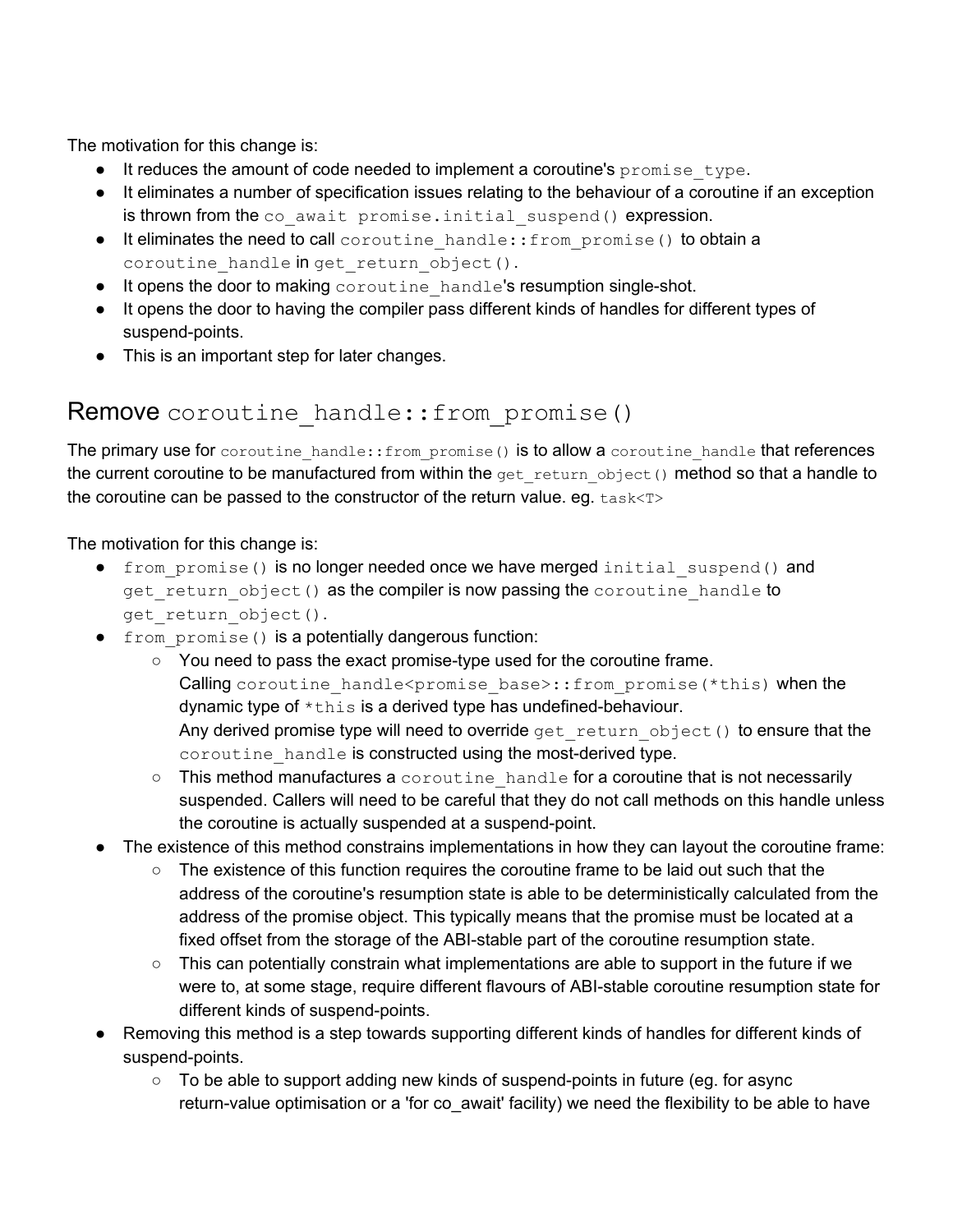different kinds of suspend-points use different kinds of handles with different sets of operations available on them.

 $\circ$  A factory function that allows you to manufacture a coroutine handle for a coroutine at any point in time, regardless of kind of suspend-point it is suspended at, may constrain the design to only ever supporting a single kind of coroutine handle.

### <span id="page-16-0"></span>Remove coroutine handle::address()/from address()

The coroutine handle::address() and coroutine handle::from address() methods allow converting a coroutine handle to/from a void\* pointer.

This step removes those methods from the interface.

The motivation for this change is:

- Later steps introduce a type-erased suspend point handle where a reasonable implementation strategy requires a handle-type that is larger than a single pointer.
- The presence of the ability to convert to/from a  $\text{void} *$  either requires the handle type to be the size of a single pointer or requires the coroutine frame to reserve additional storage in the coroutine frame to store enough state allow reconstructing the handle from a  $\text{void}^*$ .
- Removing these methods frees implementations to define handle types larger than a pointer without needing to reserve storage in the coroutine frame for the conversion to/from  $\text{void}^*$

This ability to convert a coroutine handle to/from a void\* was originally added to facilitate passing a coroutine handle through existing async C APIs that accepted a  $\text{void}^*$  data parameter which was then passed back to the user-provided callback.

However, in cases where the C API produces a result that is to be returned from the  $\cos$  await expression, the coroutine handle alone can be insufficient for resuming the coroutine. The result would need to be stored inside the awaitable object so that when the coroutine is resumed the await resume() method can return this result.

In these cases it is typical to pass a pointer to the awaitable object as the  $\text{void*}$  parameter rather than passing coroutine\_handle::address().

For example: An awaitable wrapper around a fictional OS API with a  $\text{void}^*$  data parameter

```
using callback t = void(int / * result * /, void * / * data * /);void os_async_start_foo(callback_t* cb, void* data);
struct foo awaitable {
 bool await ready() { return false; }
 void await suspend(coroutine handle<> h) {
   continuation = h;
   os_async_start_foo(&foo_awaitable::on_complete, /*data=*/this);
  }
```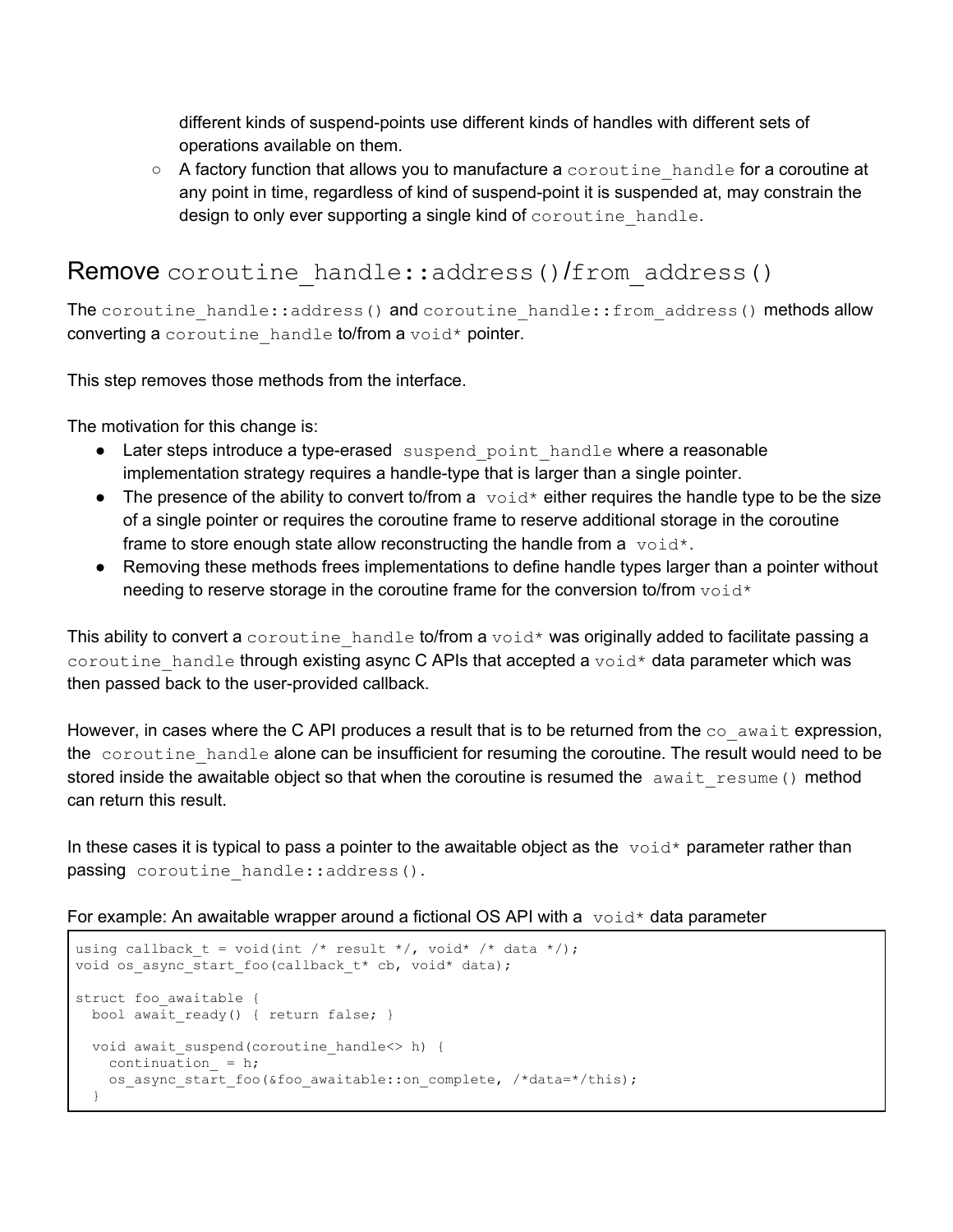```
int await resume() { return result ; }
private:
  static void on complete(int result, void* data) {
    foo awaitable* awaitable = static cast<foo awaitable*>(data);
     awaitable->result_ = result;
     awaitable->handle_.resume();
   }
  coroutine handle<> continuation_;
   int result_;
};
```
The same approach can be used as an alternative to converting the coroutine handle to/from void\*. Just store the handle in the awaitable object and pass a pointer to it.

# <span id="page-17-0"></span>Simplify final suspend()

This change is described in more detail in P1477R1, but the basic summary of the change is:

- $\bullet$  Instead of executing co await promise.final suspend(); at the end of the coroutine body, the coroutine is unconditionally suspended and the compiler calls  $p_{\text{romise}}$ . final suspend() and then symmetrically-transfers to the coroutine identified by the returned coroutine handle.
- The coroutine is no longer implicitly destroyed when execution runs off the end of the coroutine.
- Any exceptions thrown from  $p$  romise.  $f$  inal suspend() call propagate out of the current call to coroutine handle:: resume().

Motivation for this change:

- Reduces the amount of code needed to implement final suspend() methods. See P1477R1 for examples.
- Eliminates some of the specification issues relating to exceptions propagating from evaluating the co await promise.final suspend(); statement.
- Encourages usage patterns that call .  $destroy()$  from the coroutine wrapper type rather than from final suspend(). These patterns are more likely to have their coroutine frame allocations elided

Note that this paper has a further simplification to  $final\,\,\text{suspend}$  compared with the simplification described in P1477R1, which described the final suspend() method as being passed a coroutine handle which could be used to destroy the coroutine, whereas this paper proposes that final suspend() is called without any arguments.

The rationale for this difference from P1477R1 is:

- It is a further simplification of the interface.
- The only operation that it is valid to perform on a coroutine suspended at the final-suspend point is to destroy the coroutine frame.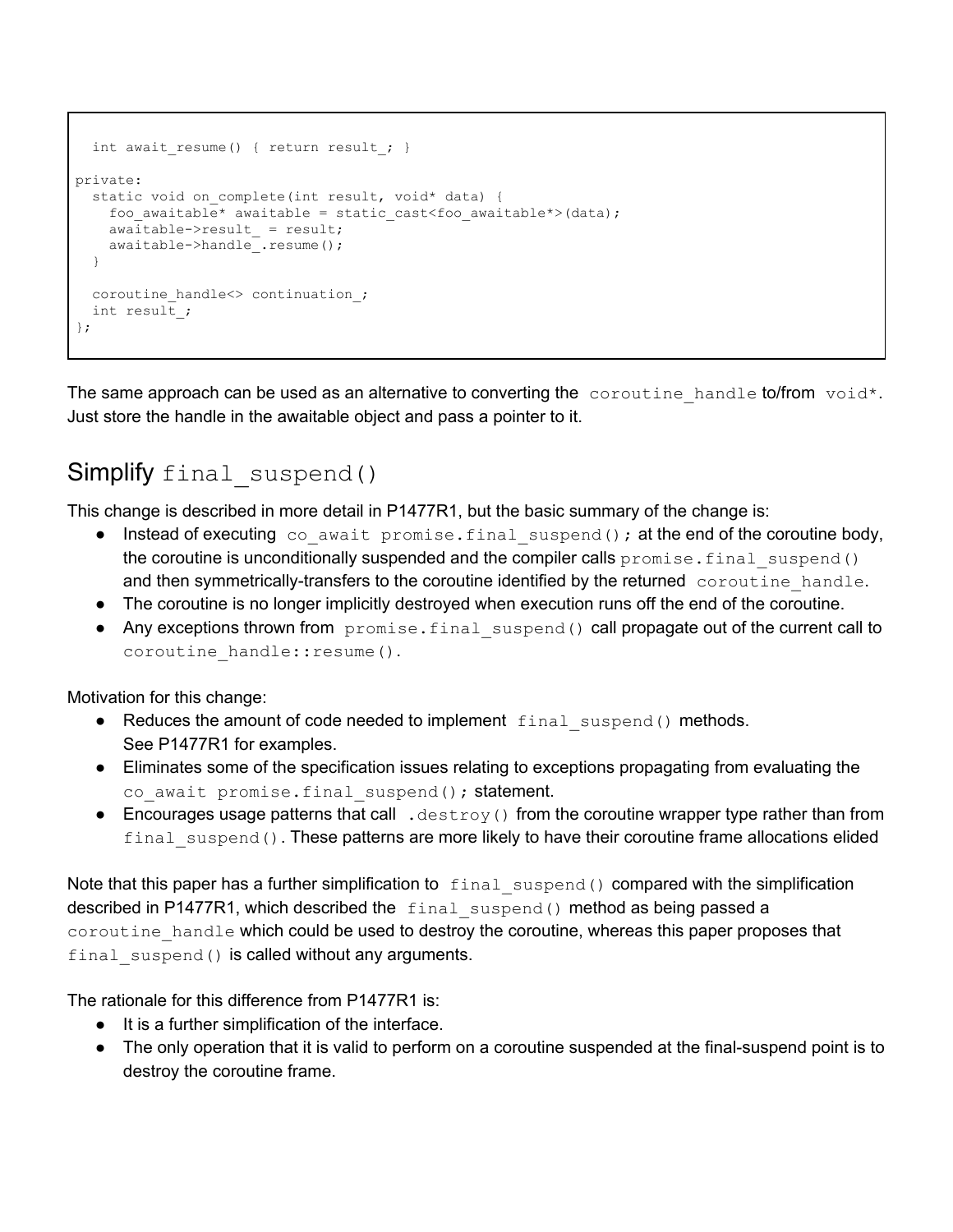- If we add support for coroutine-frames-as-types in future (See [P1342R0]) then calling  $\text{destrov}()$ on a handle passed to  $final$  suspend() would actually be a no-op / not be meaningful as it should be the destructor of the coroutine-frame object itself that would destroy the coroutine frame.
- If the frame was created by calling the constructor on a type then it should be destroyed by calling the destructor on that type rather than calling  $\ldots$  destroy() on the coroutine frame.
- The only reason for passing a handle to final suspend() was to support self-destructing coroutine types
	- o This can be implemented by storing the handle passed to get return object() in the promise and calling .destroy() on that from final suspend(). See detached task example in Appendix A.

### <span id="page-18-0"></span>Rename final suspend() to done()

Rename the promise.final suspend() method to promise.done(). Rename the label used by co return definition from 'final suspend:' to 'done:'.

Rationale:

- No need to maintain consistency of naming with now removed initial suspend()
- Matches terminology from sender/receiver design for executors. See P1341R0, P1660R0

# <span id="page-18-1"></span>Split coroutine handle into suspend point handle and continuation\_handle

This change is the primary enabling change for some of the extensions to coroutines we anticipate adding in future versions of C++. These extensions include supporting async cancellation (needed for async RAII - See P1662R0), async return-value-optimisation (See P1663R0) and heterogeneous resume.

All of these features have in common that they require the ability for a suspended coroutine to be resumed along one of several possible continuation paths rather than just along a single 'resume ()' path.

For example, support for async RVO would require resumption on either a 'value' path, which continues with the result of the  $\infty$  await expression having the provided value, or resumption on an 'error' path, which immediately throws an exception when the coroutine is resumed.

This step splits the coroutine handle type into two separate types:

- A suspend point handle, which represents a coroutine suspended at a particular point in its execution.
- A continuation handle, which represents a selected resumption path of a coroutine from a particular suspend-point.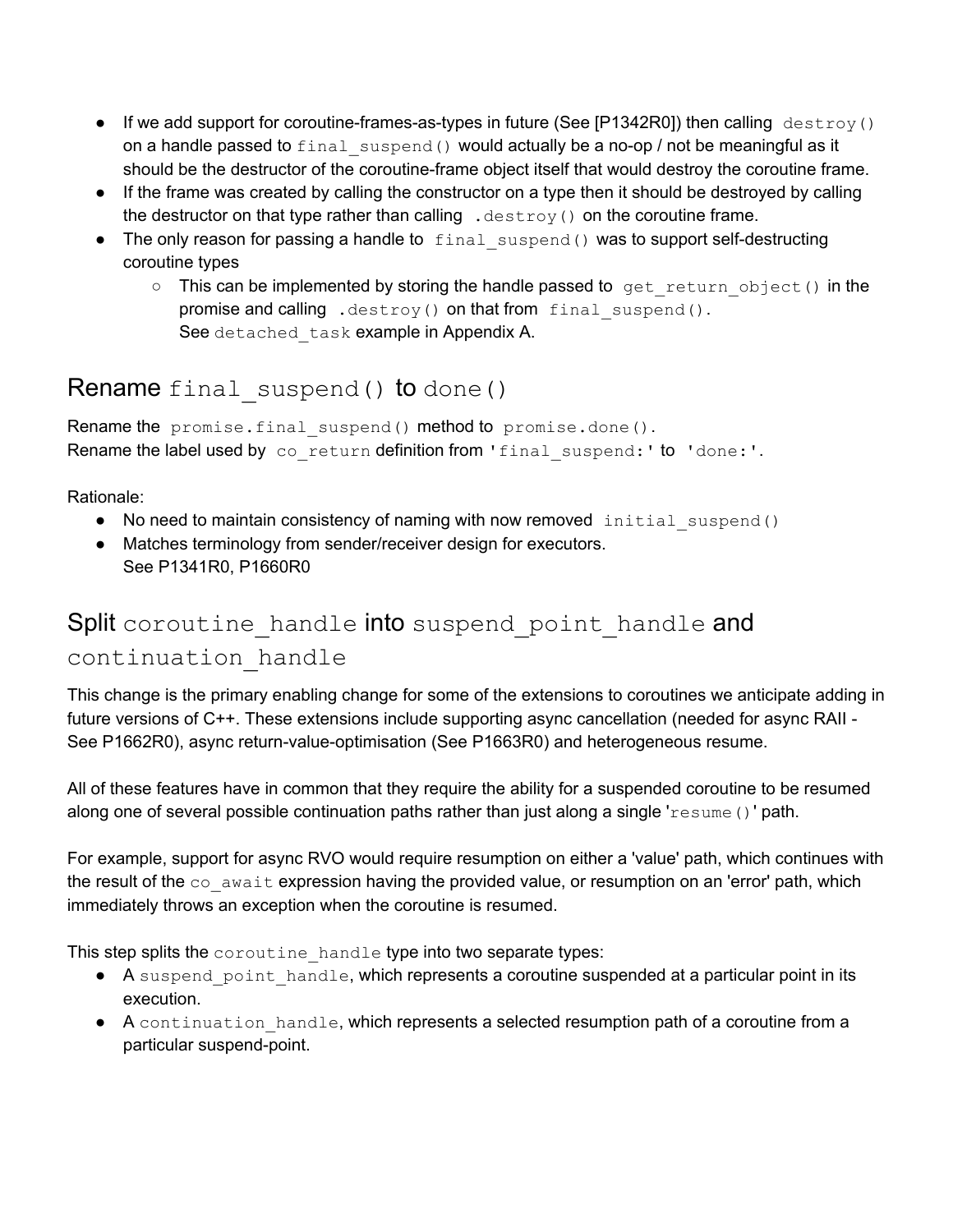If you were to represent the control-flow of a coroutine as a graph then a suspend-point represents a node in the control flow graph at which the coroutine can be suspended and this node has a single incoming edge. That node in the graph can have zero or more out-edges, each corresponding to a particular resumption path (eg. resuming with a value or resuming with cancellation).



A suspend point handle represents the suspend-point node in the control-flow graph. The interface of the suspend point handle allows the caller to select which outgoing edge the coroutine should resume on by calling one of the methods that returns a continuation handle. The returned continuation handle represents the chosen out-edge of the control-flow graph.

By splitting the coroutine handle into suspend point handle and continuation handle types we allow a coroutine to be resumed on one of several possible paths while still retaining the ability to perform symmetric transfer (See P0913R0).

If, instead, we were to simply add another method, say set  $\phi$  done(), to coroutine handle which would, like resume(), asymmetrically resume the coroutine but along the path that executed 'goto done;', then we would still need some other way to indicate that this path should be taken for the symmetric-transfer cases when the handle was returned from await suspend(), which is currently defined to call resume () on the returned handle.

The interface of the suspend point handle and continuation handle types are described above in the section on ["Type-erased](#page-9-0) handle types".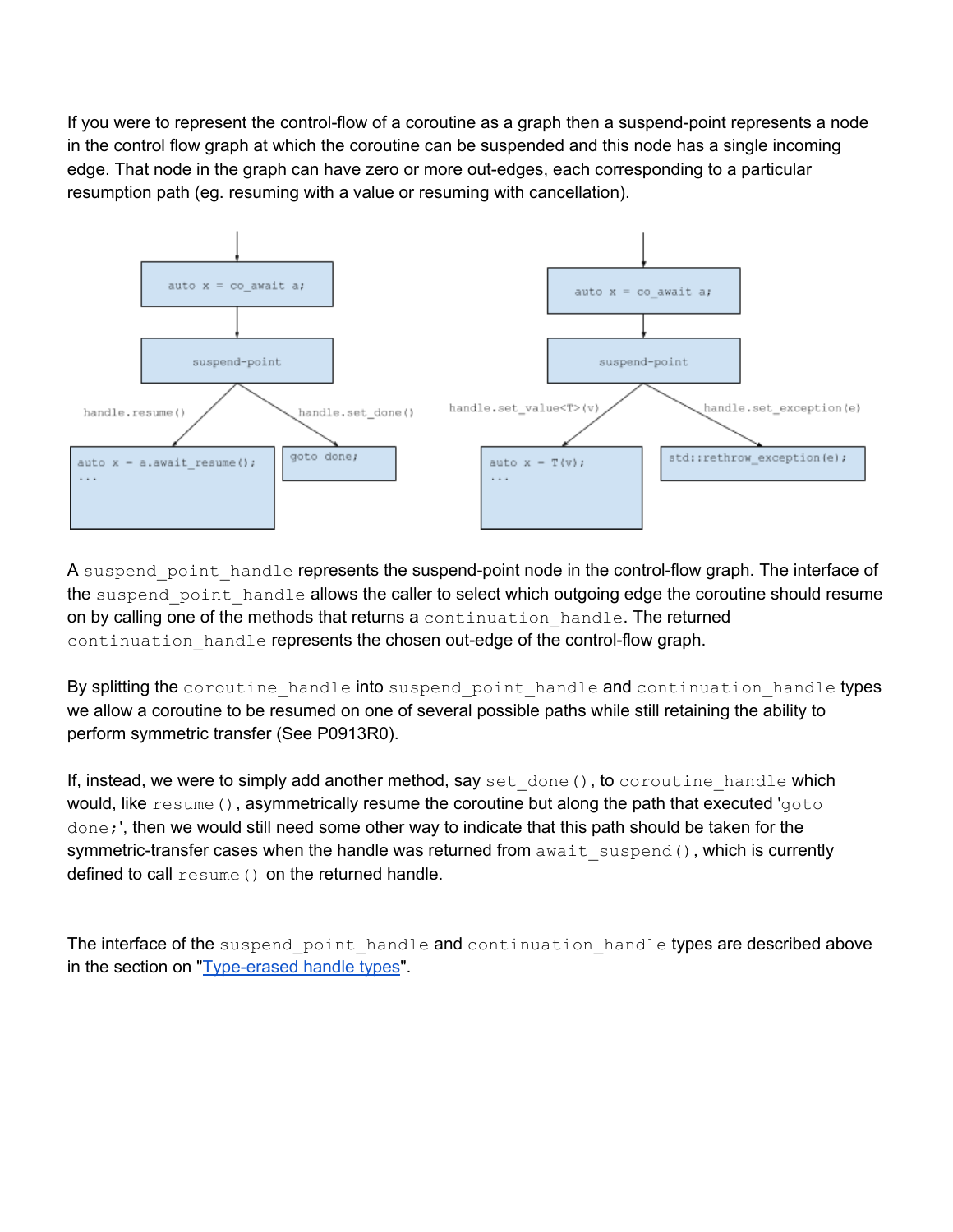# <span id="page-20-0"></span>Split suspend point handle::destroy() into set done() and destroy()

This change separates the current responsibilities of the suspend point handle:: destroy() method into two separate operations:

- set done() Returns a continuation handle that, when invoked, will resume the coroutine and immediately execute 'goto done;'.
- $\bullet$  destroy() Destroys the promise, parameters and coroutine frame. The  $destroy()$  method is only valid to call when the coroutine is suspended either at the initial or final suspend-points.

The suspend point handle::destroy() method is currently used by generator types to cancel execution of the rest of the coroutine when the consumer destroys the generator object, in addition to being used in general to destroy a coroutine that has run to completion.

The  $\text{destroy}(i)$  method synchronously calls the destructors of any in-scope objects before freeing the coroutine frame memory. The  $\text{destroy}()$  method is required to complete synchronously and optimisations like HALO (See P0981R0) rely on  $destroy()$  completing synchronously so that it knows the memory used by the coroutine frame is no longer in-use.

This need for destroy() to complete synchronously does not generalise well to supporting cancellation of a coroutine once support for async RAII has been added to the language (see P1662R0 for a discussion of async RAII). Once we have async RAII support then exiting the scopes of a suspended coroutine may involve executing some async operations and thus cancelling a coroutine cleanly needs to be an asynchronous operation.

By introducing a separate set done() method which resumes the coroutine and executes 'goto done;' it allows the coroutine to subsequently suspend again while executing async cleanup. It will then eventually reach the 'done:' label and execute the 'promise.done()' method at which point the library can safely call . destroy() to destroy the coroutine frame since it knows that all async cleanup has completed.

For more details see the paper P1662R0 - "Adding async RAII support to coroutines".

Note that the addition of the set done() continuation path can also potentially be used to break out of a 'for co\_await'. See the later section "Add support for async [range-based](#page-27-0) for loops".

#### <span id="page-20-1"></span>Rename std::noop\_coroutine() to std::noop\_continuation()

This step performs the following changes:

• Adds a new std:: noop continuation handle type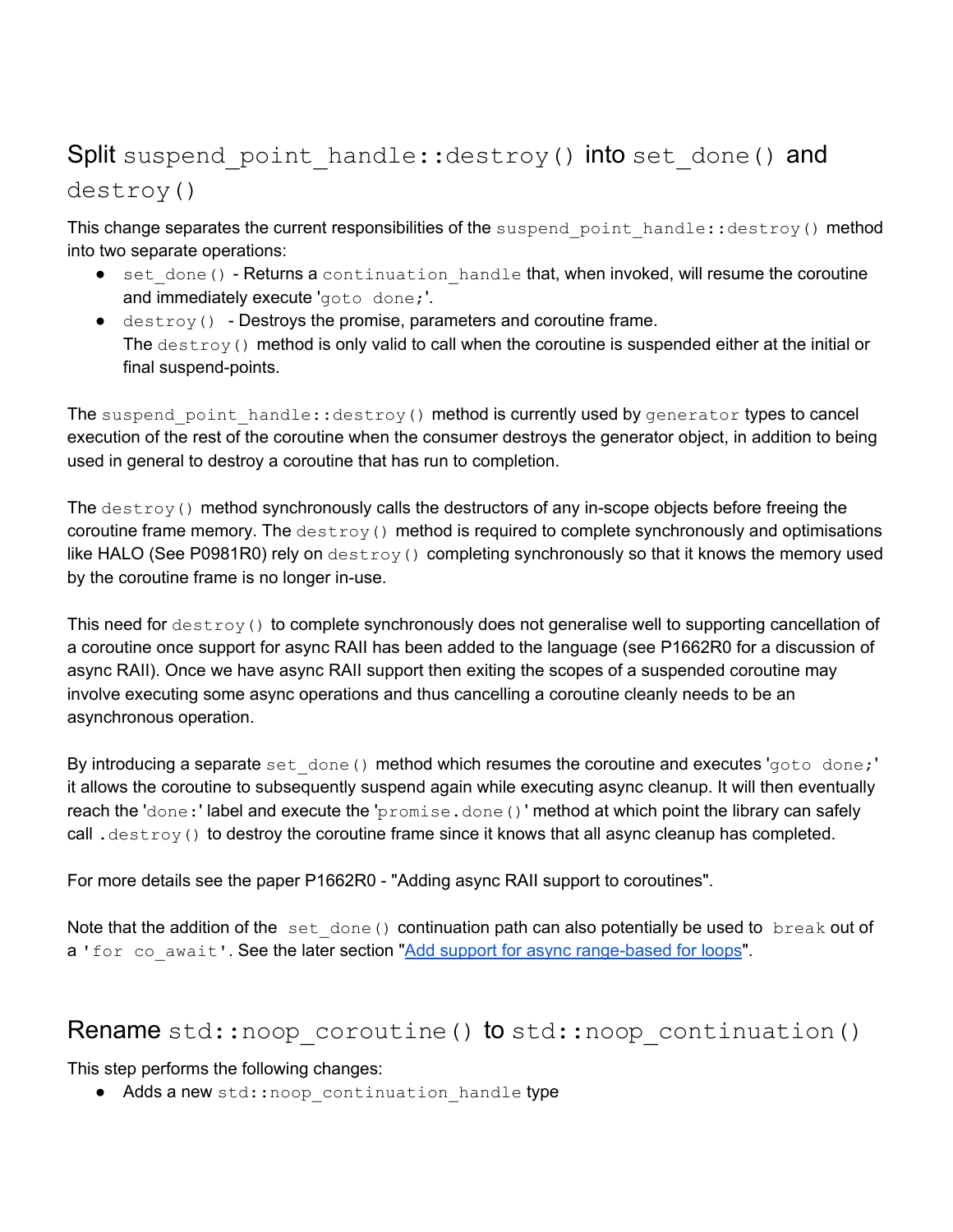- Removes std::noop coroutine promise type
- Renames std::noop\_coroutine() to std::noop\_continuation() and changes the return-type to std:: noop continuation handle

The  $std:inoop coroutine()$  method in the current coroutines design returns a coroutine handle that has a no-op resume() and destroy() method.

The representation of  $std::noop$  coroutine() as a coroutine handle was always a bit of stretched analogy as it does not actually refer to a coroutine. It was only ever meaningful to call . resume() on the handle - the semantics of a call to . destroy() or . done() was well-defined but not meaningful.

Logically, the returned handle represented a no-op continuation that could be returned from await suspend() to allow it to resume the caller of the top-most call to coroutine handle:: resume() on the stack.

Now that we have split the concept of a suspend-point from that of a continuation we can now just have this function return a continuation-handle without needing to implement the other parts of the coroutine handle interface that were not relevant because the handle was not referring to a coroutine.

### <span id="page-21-0"></span>Limit suspend-point handles to only allow resuming a coroutine once

The design of coroutine handle in the Coroutines TS permitted using the any coroutine handle that referred to the coroutine to resume the coroutine regardless of what suspend-point the coroutine was currently suspended at.

This step restricts a suspend point handle to only being valid to resume the coroutine from that particular suspend-point. Once the coroutine has been resumed from a given suspend point it is no longer valid to use that suspend-point handle to resume the coroutine again. You must use the suspend-point handle passed to await suspend() when the coroutine next suspends.

Note that it is still valid to use a suspend-point handle's  $p$   $r$ omise() method to access the promise for that coroutine, provided that the coroutine has not yet been destroyed.

Motivation for this change:

● **This restriction enables support for more efficient non-type-erased suspend-point handles.** If a coroutine can be resumed by any suspend-point handle to the coroutine then this forces the compiler to store the resumption state in a shared location in the coroutine frame so that the coroutine can be resumed by any of the handles, even if the coroutine is ultimately resumed by a non-type-erased handle.

If we remove this capability then we allow implementations to store the resumption state in the handle itself, either encoded in the handle's type or stored in a type-erased form as a data-member of the handle, rather than in the coroutine frame. This can avoid stores to the coroutine state.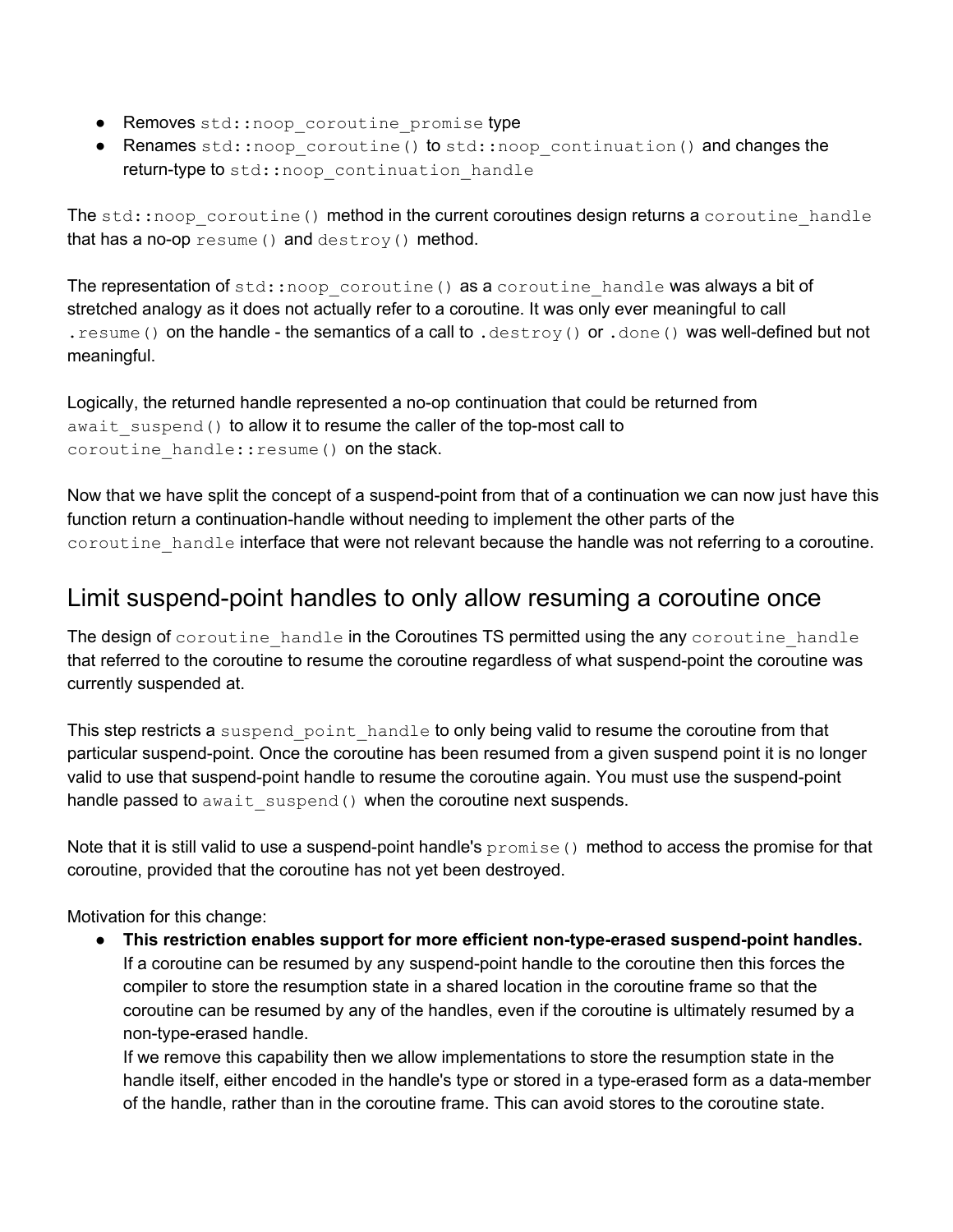● **This change opens the door to supporting async return-value-optimisation in future.**

To support return-value optimisation a suspend point handle will need to carry information about the result-type and the address of the result of the co await/co yield expression so that it can construct the result in-place.

This will potentially require a different suspend-point handle type for each suspend-point as the handle will need to know about the return-type and return-value address of that particular suspend-point, which could be different for each suspend-point in a coroutine.

● **This change also supports using different kinds of suspend-point handle for different kinds of suspend-points in a coroutine.**

eg. to support a coroutine where some suspend-points use async RVO-style awaitables and a corresponding async RVO-style suspend-point handle and other suspend-points use Coroutines TS-style awaitables with a resume()-style suspend-point handle.

In general, the only way to know what kind of handle is valid to resume a coroutine from its current suspend point is to use the handle that was provided by that suspend-point's expression.

# <span id="page-22-0"></span>Modify the compiler to pass compiler-generated, per-suspend-point handle types to get return object() and await suspend()

With this change we make the compiler generate a unique, anonymous handle type for each suspend-point in each coroutine and have the compiler invoke the get return object() or await suspend() method with an instance of that suspend-point type instead of invoking with an instance of a suspend point handle type.

The per-suspend-point handle type can encode information about which suspend-point in the coroutine it represents in the type itself, allowing the compiler to avoid indirect jumps when resuming the coroutine via this handle.

This change also adds a number of named concepts to the library that allow await suspend() methods to constrain their arguments to requiring particular operations to be present on the passed suspend-point-handle type: SuspendPointWithDone, SuspendPointWithResume, SuspendPointWithPromise, SuspendPointWithDestroy.

Motivation for this change:

#### **Needed to support type-erasing to different flavours of suspend\_point\_handle with different sets of operations as template arguments.**

The per-suspend-point handle type can be cast to any suspend point handle type as long as the suspend-point supports all of the operations listed in the template arguments of the suspend point handle type.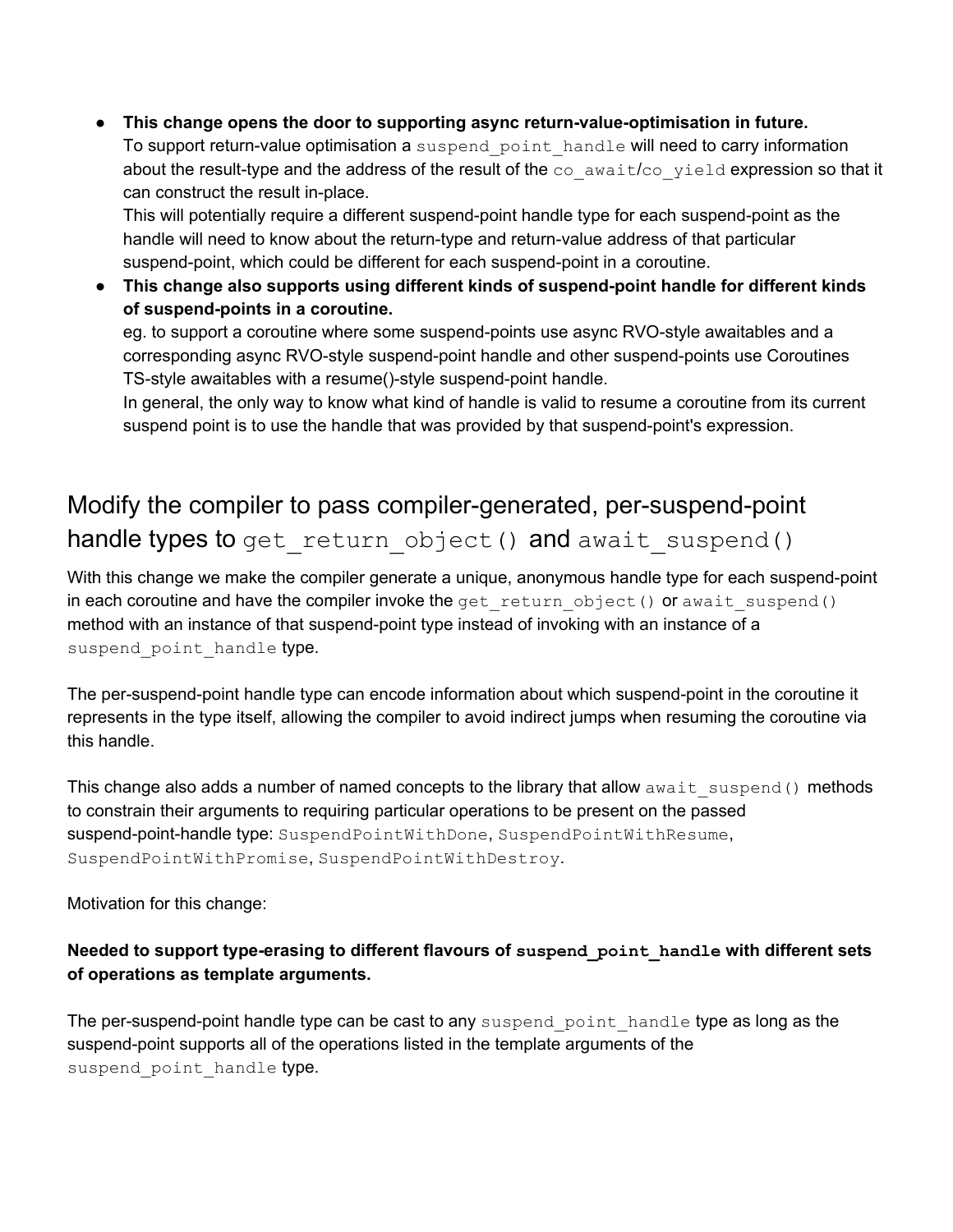See the generator<T> example in Appendix A which type erases the handle passed to get return object() as both a suspend point handle<with resume, with destroy, with promise<promise type>> and suspend point handle<with resume, with set done>.

However, a suspend point handle cannot be cast to a suspend point handle with a different subset of operations. If the compiler were to pass an already-type-erased suspend point handle type then we wouldn't be able to obtain a type-erased handle that contained a subset of the set of operations, eg. so that the handle could be stored in a variable that also needs to store a handle from a different kind of supsend-point.

#### **Adding support for passing non-type-erased handles later could be a breaking change.**

Let's say that, initially, we decided to specify that the compiler will pass a particular type-erased suspend point handle for a given co await expression. eg.

```
template<typename Promise = void>
using await suspend point handle =suspend point handle<with resume, with set done, with promise<Promise>>;
```
And let's say that we also define the suspend point handle type so it is possible to implicitly cast from await suspend point handle<Promise> to await suspend point handle<void>.

Then it would be possible (and indeed likely) that someone could write an Awaitable type with the following interface:

```
struct my awaitable {
 bool await ready();
  template<typename Promise>
 continuation_handle await_suspend(await_suspend_point_handle<Promise> h);
 void await resume();
};
```
If coroutines in C++20 were to be specified such that the await suspend() method were to be invoked with an instance of type await suspend point handle<concrete promise type> then the compiler's invocation of this await suspend() method would compile fine - the Promise template parameter would be deduced to concrete promise type.

However, if in C++Next we wanted to change the rule to allow invocation of the await suspend() method with a compiler-generated per-suspend-point handle type which was convertible to await suspend point handle<concrete promise type> then the compiler would no longer be able to deduce the **Promise** template parameter and the code would stop compiling.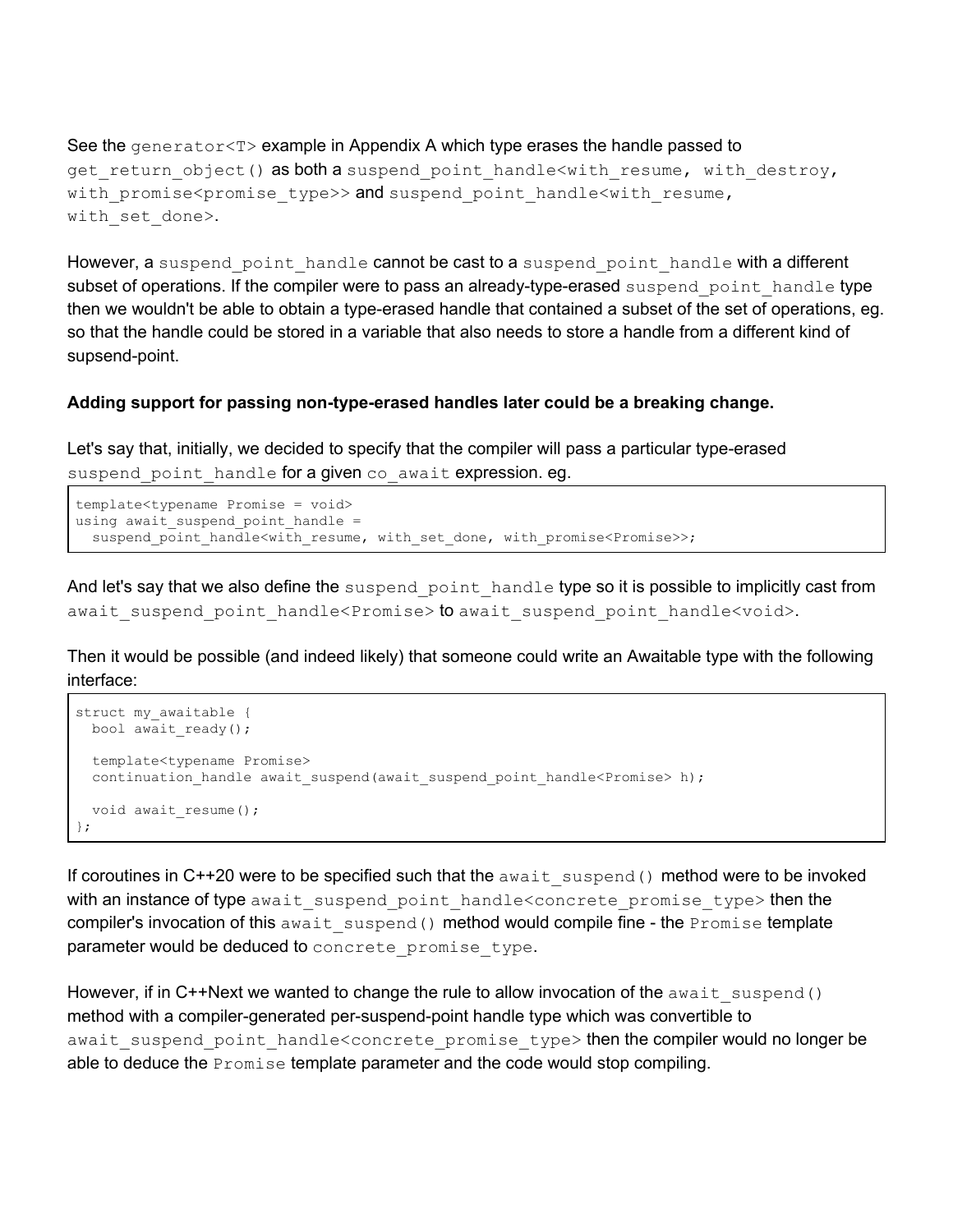This particular problem could be alleviated by having the per-suspend-point handle type inherit from await suspend point handle<concrete promise type>.

However, this would not solve a more subtle problem that could lead to a silent change in behaviour.

Consider an Awaitable that changes its behaviour based on whether or not the promise of the awaiting coroutine supports some capability:

```
struct my_awaitable {
 bool await ready();
   template<typename Promise>
     requires requires (Promise& promise) {
      { promise.get_stop_token() } -> std::stop_token;
 }
 continuation handle await suspend(await suspend point handle<Promise> h) {
    // Start operation with cancellation support
     // ...
   }
  template<typename Handle>
  continuation handle await suspend(Handle h) {
     // Start operation without cancellation support
     // ...
   }
   void await_resume();
};
```
Now, if in  $C++20$  the compiler were to invoke the await suspend() method with await suspend point handle<concrete promise type> and concrete promise type supported the get stop token() method then the compiler would end up calling the first overload with cancellation support.

However, if in  $C$ ++Next the compiler started calling the  $a$ wait suspend() method with a compiler-generated per-suspend-point handle type which inherited from await suspend point handle<concrete promise type> then all of a sudden the second overload becomes a better match than the first overload and the compiler starts calling the second overload, silently changing the semantics of the program.

It is possible for users to write this code differently to allow for the possibility of this change so that it does not change behaviour. However, we cannot guarantee that users will not write code like this.

Thus, It will not be possible to safely add support for passing non-type-erased suspend-point-handles in a future version without requiring a change in the method name or arity of the call to await suspend().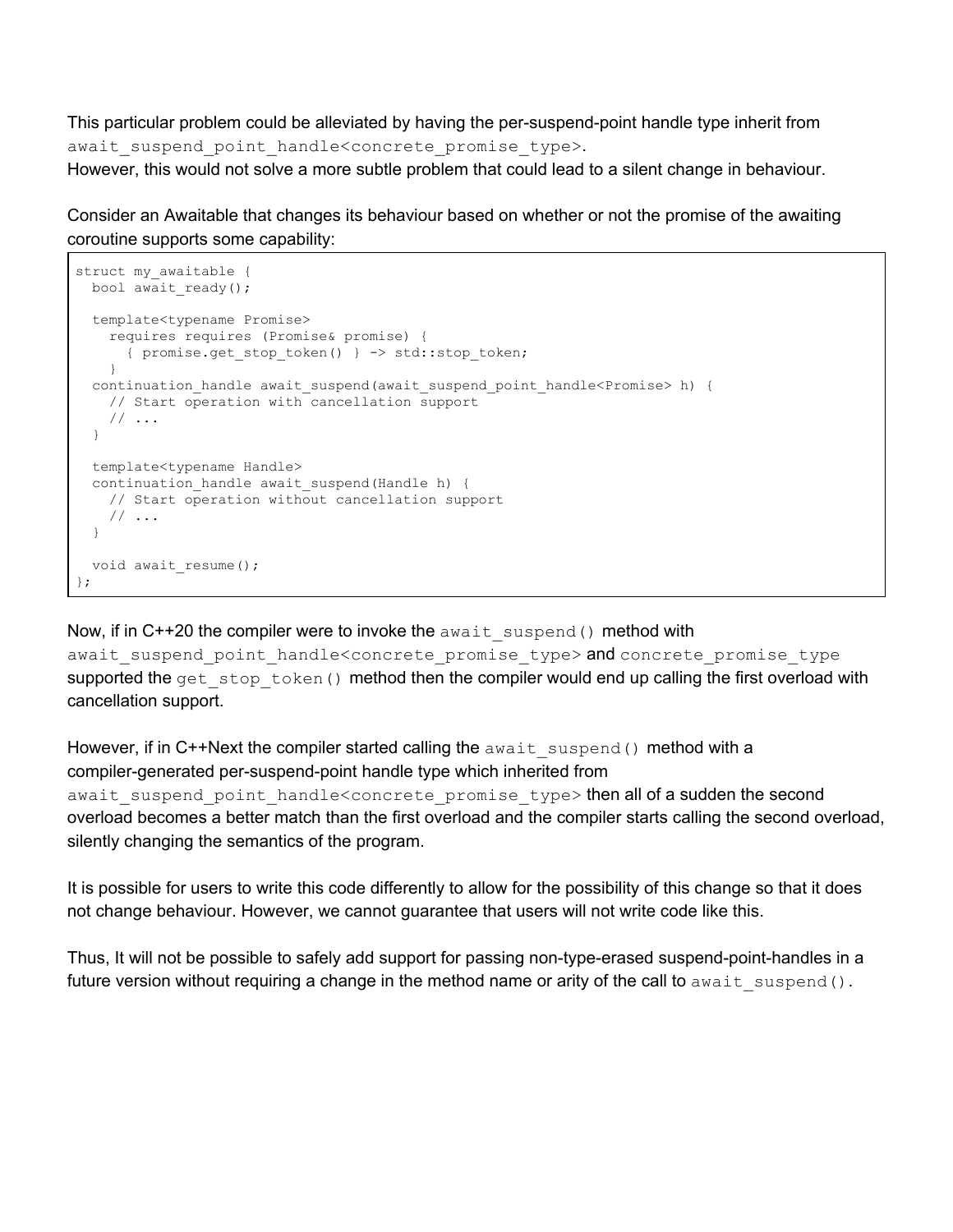# <span id="page-25-0"></span>Roadmap of changes for post-C++20

The prior section described the set of changes proposed for C++20. To help give some context to those changes, this section describes some of the future changes that are being considered. the proposed changes would enable or greatly simplify adding in future versions of the standard.

# <span id="page-25-1"></span>Add support for async RAII

The paper P1662R0 "Adding async RAII support to coroutines" describes some use-cases and motivation for adding support for async RAII in future.

The general idea is to add the ability to define an async operation that is awaited at the end of an async scope to allow performing async cleanup operations or asynchronously waiting for concurrent operations to complete before exiting a scope and destroying a resource they were using.

This is expected to be an important feature to add for coroutines to simplify the ability to write correct concurrent code in the presence of exceptions or other non-trivial control-flow.

However, adding support for async RAII means that we could no longer use coroutine handle::destroy() to cancel an async generator as there may be some async cleanup operations that need to complete before the coroutine can be safely destroyed.

If we do not adopt the changes proposed in this paper for C++20 then if we later add support for async RAII we will have to find some other mechanism for cancelling async generators currently suspended at a co yield expression. The two possibilities is either cancel it by throwing an exception from the co-yield expression or return a status-code from the  $\cos y$ ield expression which needs to be manually checked.

Adding the set  $\phi$  done() signal proposed in this paper provides an async cancellation resumption path for cancelling async generators, allowing us to keep the same cancellation model as synchronous generators, even in the presence of async RAII.

# <span id="page-25-2"></span>Add support for async return-value optimisation

The paper P1663R0 "Supporting return-value optimisation in coroutines" describes the use-cases and motivation for adding support for return-value optimisation in coroutines.

One of the key capabilities needed to be able to support return-value optimisation for coroutines is to allow awaitable types to directly construct the result of a  $\cos$  await or  $\cos$  yield expression rather than having to store the value somewhere, resume the coroutine and return a copy from  $a$  wait resume ().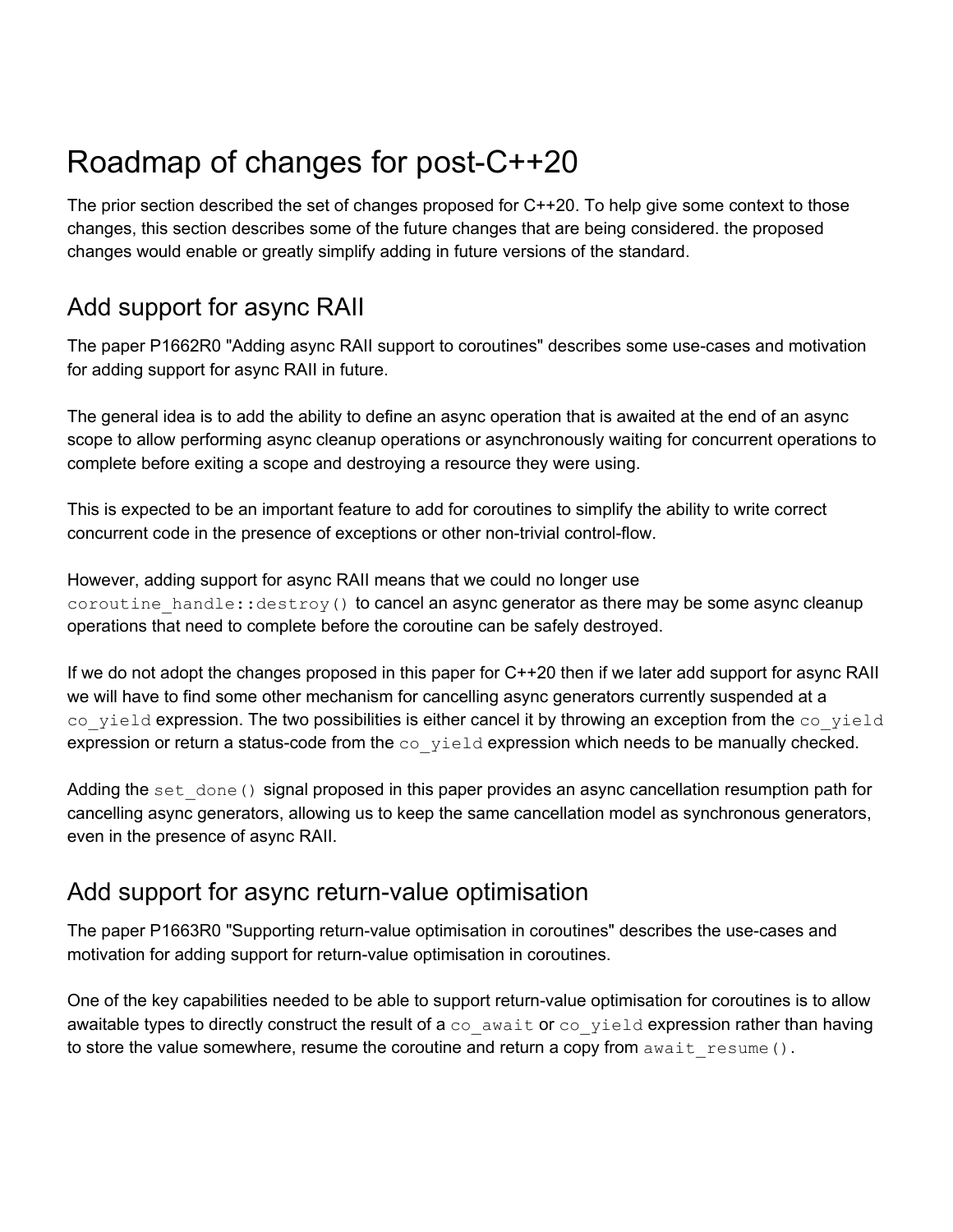To support this capability, the suspend-point handle passed to a co\_await expression that uses RVO would have .set value<T>(ctorArgs...) and .set exception(eptr) methods instead of .resume(). The suspend-point handle would have knowledge of the return-address of the  $\cos$  await expression and calling set value() would directly construct the result of the  $\cos$  await expression at that address.

This would require a new Awaitable concept that had a different interface - it would not need the await ready() and await resume() methods of the current Awaitable concept.

```
For example: A simple awaitable type with current awaitable interface vs async RVO awaitable interface
```

```
struct simple awaitable {
 coroutine handle<> coro;
   std::variant<std::monostate,
                T,
               exception ptr> result ;
 bool await ready() { return false; }
 void await suspend(coroutine handle<> h) {
    coro_ = h;
     start();
   }
  T await_resume() {
    // Branch required after result
     // to handle value/error case
   if (result .index() == 2) {
     std::rethrow exception(
        std::get<2>(result_));
     }
     // Move-construct resulting value.
     return std::get<1>(std::move(result_));
   }
private:
  void start();
 void on complete(const X& x) {
    // Construct result
    result_.emplace<1>(x);
    coro_.resume();
  }
 void on error(std::exception ptr e) {
    result_.emplace<2>(e);
     coro_.resume();
   }
};
                                                  struct simple awaitable {
                                                    std::suspend_point_handle<
                                                      with value<T>, with exception> sp ;
                                                     // Typedef to indicate what the result type
                                                     // will be.
                                                    using await result type = T;
                                                     template<typename SuspendPoint>
                                                    auto operator co await(SuspendPoint sp) {
                                                      sp = sp; start();
                                                       return std::noop_continuation();
                                                     }
                                                  private:
                                                    void on complete(const X& x) {
                                                       // Directly construct result (no copy)
                                                     auto continuation = sp .set value<T>(x);
                                                       // Directly resume value path (no branch)
                                                       continuation();
                                                     }
                                                    void on error(std::exception ptr e) {
                                                       // Copies exception_ptr to coroutine frame
                                                      auto continuation = sp. set_exception(e);
                                                       // Directly resume error path (no branch)
                                                       continuation();
                                                     }
                                                  };
```
Adding this capability requires the ability to support multiple possible resumption paths and also requires allowing different suspend-points to use different handle types for each operation.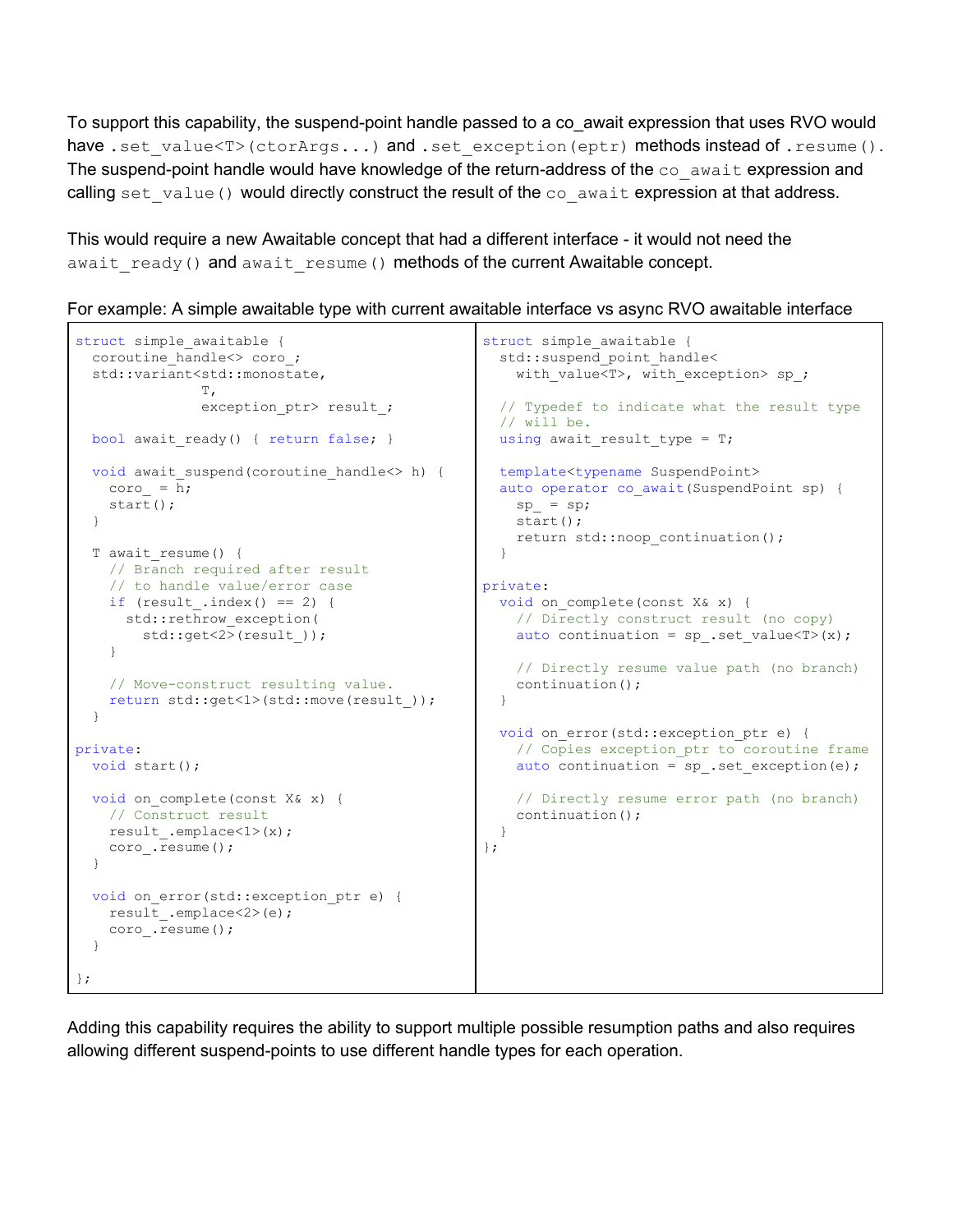Support for this style of suspend-point handle, with set value() and set exception() methods, is also a pre-requisite for supporting heterogeneous resume (see later section).

### <span id="page-27-0"></span>Add support for async range-based for-loops

The Coroutines TS originally included the definition of a 'for co\_await' range-based for-loop that was based on a similar pattern to that of synchronous ranges using iterators but where the advancement of an iterator was an async operation invoked with co await.

However, this capability was removed from the draft pending further investigation into the design of async-ranges as it was not clear that an iterator-based lowering was necessarily going to be the most appropriate representation for async ranges.

There are some interesting possibilities for the lowering of a 'for co\_await' loop if we have a co\_await expression able to have set\_done(), set\_error() and set\_value() continuations.

If the loop variable were initialised with the result of a co\_await expression then the set\_done() continuation would map to end-of-stream and exit the loop, the set\_value() continuation would construct the value for the loop variable for the next iteration of the loop and the set\_error() continuation would exit the loop with an exception.

<span id="page-27-1"></span>More research is required in this area.

# Add support for co\_return as a suspend-point

The current behaviour of  $co$  return is to immediately execute 'goto final suspend;' after the call to promise.return value/return void returns. We cannot currently suspend the coroutine at the co return statement.

Adding support for turning co\_return into a suspend-point, similar to co\_yield except without the ability to resume with a value, would be useful for some use-cases.

For example, the ability to suspend at a co\_return suspend-point would allow an async\_generator to resume its consumer with the 'end-of-stream' value prior to running cleanup of the in-scope objects. When this is combined with async RAII, which means that cleaning up in-scope objects might not complete synchronously, this can reduce the latency involved in the consumer receiving and processing the end-of-stream signal.

With the introduction of the set  $\phi$  done() operation we could expose the  $\phi$  return keyword as a suspend-point where set done() is the only continuation path supported by that kind of suspend-point.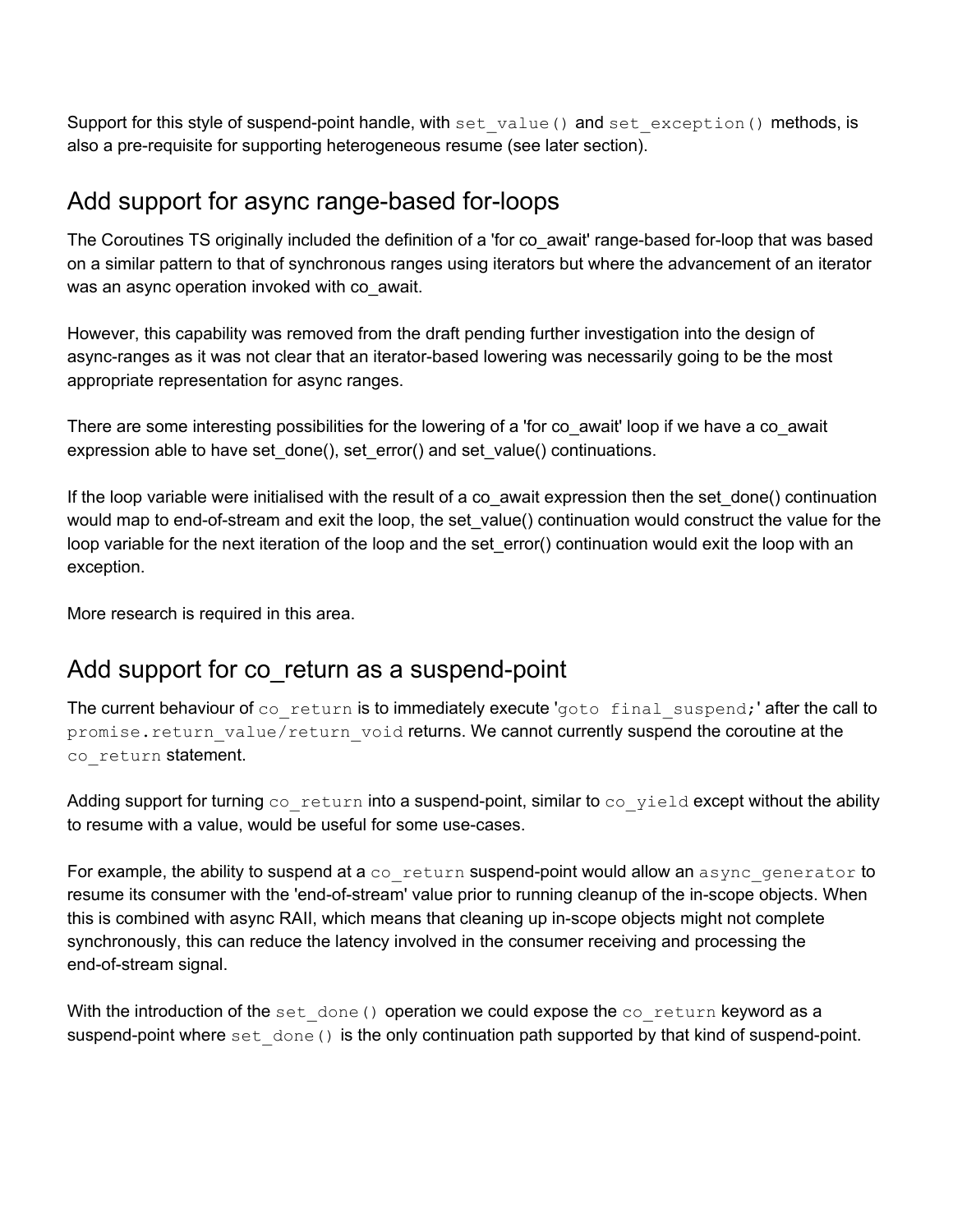This would make co $r$  return logically and semantically similar to co $r$  yield, except the compiler can take advantage of the fact that the co\_return suspend-point has no 'value' continuation to do things like dead-code elimination.

### <span id="page-28-0"></span>Add support for non-type-erased coroutines

Supporting non-type-erased coroutines is an important step to being able to defer creation of the coroutine frame, defer choice of the promise type and expose coroutine-frames as types.

The paper P1342R0 "Unifying Coroutines TS and Core Coroutines" discusses a potential direction for incrementally adopting these changes to the current design. This same incremental approach would also be applicable on top of the changes proposed in this paper.

# <span id="page-28-1"></span>Add support for delaying choice of promise-type

The ability to delay the choice of the promise type to use for a coroutine until some point after the coroutine was invoked, for example when the returned task is subsequently awaited, will allow many important use-cases.

For example, it will allow context to be injected automatically from the awaiting coroutine into the callee. This can be used to propagate things like allocators, executors and stop tokens automatically to child coroutines without needing to explicitly pass them as parameters to the function and without needing to type-erase them.

<span id="page-28-2"></span>The paper [P1342R0] discusses a potential direction for incrementally adding support for this in future.

# Add support for exposing coroutine-frames as types

There has been concern raised [P0973R0] about the potential overhead of the implicit heap allocation that is required by the current design of coroutines. While the heap-allocation elison optimisation can often eliminate this overhead, it is not guaranteed.

The ability to represent a coroutine-frame as a type in the C++ type system would allow a program to statically guarantee that coroutine frames were not heap allocated. However, representing the coroutine frame as a type has some challenges which have been discussed in [P1492R0].

The paper [P1342R0] discusses a potential direction for incrementally adding support for this if and when these challenges are solved.

# <span id="page-28-3"></span>Add support for heterogeneous resume

You can think of a coroutine as being a function the compiler transforms into a state-machine and where co await expressions are a kind of async operator() that invokes the awaitable object passed as the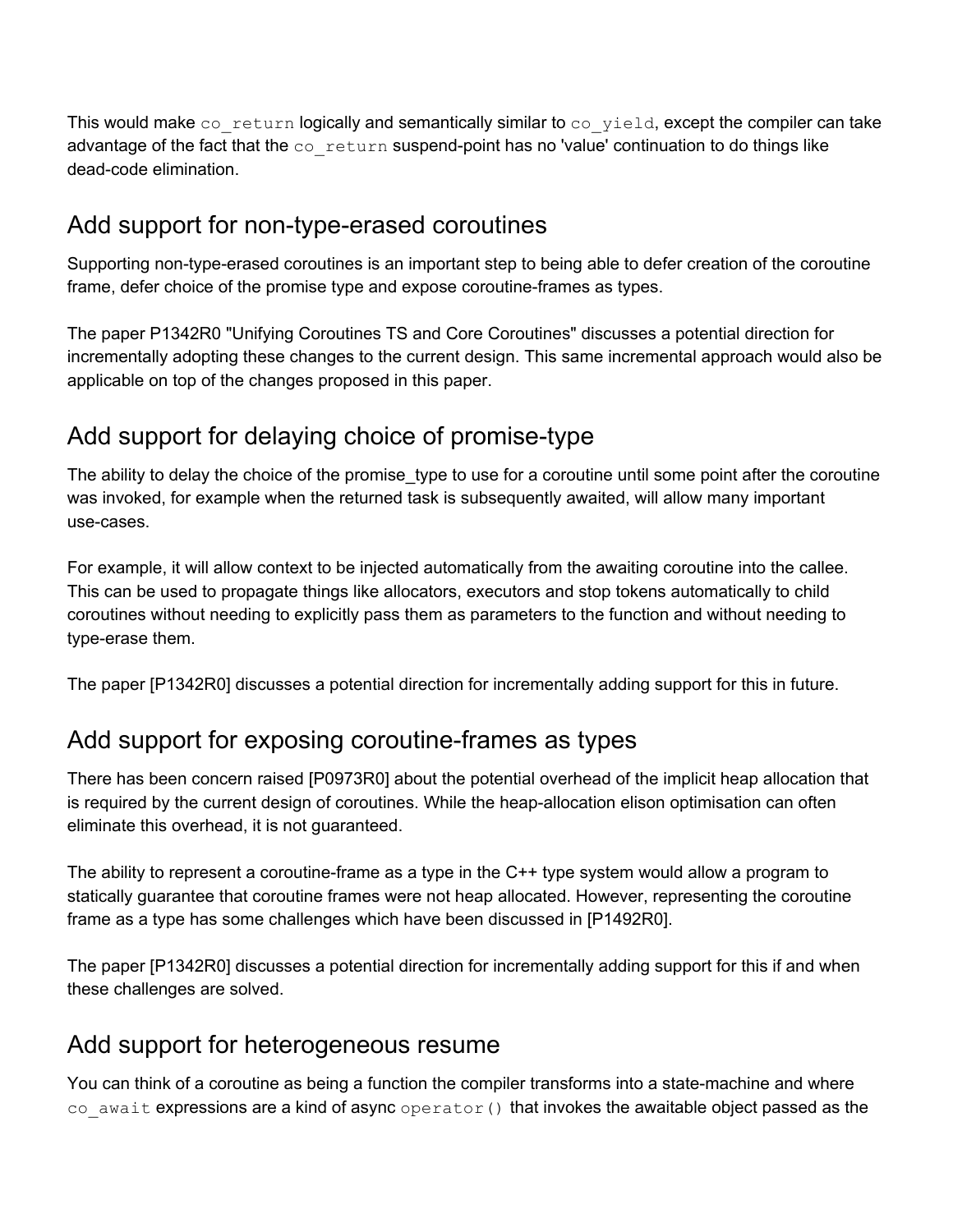operand with the rest of the function as a lambda/callback that captures a reference to the coroutine state and that has a body that represents the rest of the function body after the co\_await expression.

Much of the benefit of coroutines comes from it simplifying callback-based code that you would previously have to had to manually break up into individual callbacks.

Ideally, coroutines could be used to replace and simplify many existing uses of callbacks.

However, some callback-based APIs allow the caller to pass a generic callback that has an overloaded or generic operator() and where the callback is invoked with one of several possible types.

For example, the paper [P1341R0] describes the Sender/Receiver design for representing callback-based asynchronous operations and describes the impedance mismatch between what is possible with coroutines and Awaitable types today and what is possible with the general callback-based model of Sender/Receiver.

We have been exploring the potential for evolving coroutines to also be able to support operations invoking the continuation with one of several possible types, something we have been calling "heterogeneous resume".

| Callback-based code                                                                                                                                                                                                                                                                                                       | Equivalent coroutine-based code                                                                                                                                                                                                                                                                 |
|---------------------------------------------------------------------------------------------------------------------------------------------------------------------------------------------------------------------------------------------------------------------------------------------------------------------------|-------------------------------------------------------------------------------------------------------------------------------------------------------------------------------------------------------------------------------------------------------------------------------------------------|
| template <typename t=""></typename>                                                                                                                                                                                                                                                                                       | template <typename t=""></typename>                                                                                                                                                                                                                                                             |
| concept Logger = $\ldots$ ;                                                                                                                                                                                                                                                                                               | concept Logger = $\ldots$ ;                                                                                                                                                                                                                                                                     |
| template <typename callback=""><br/>void with logger (std::string view key,<br/>Callback cb)<br/>if (key == "syslogd") {<br/><math>cb(syslog log1())</math>;<br/>} else if (key.starts with ("file:")) {<br/>cb (file logger(key.substr(5)));<br/><math>\}</math> else {<br/><math>cb (noop logger{}')</math>;</typename> | auto get logger (std:: string view key)<br>$[->]$ lazy <logger><br/>if (key == "syslogd") {<br/>co return syslog logger{};<br/>} else if (key.starts with ("file:")) {<br/>co return file logger{key.substr(5)};<br/><math>\}</math> else <math>\{</math><br/>co return noop logger{};</logger> |
|                                                                                                                                                                                                                                                                                                                           |                                                                                                                                                                                                                                                                                                 |
|                                                                                                                                                                                                                                                                                                                           | void example(int count)                                                                                                                                                                                                                                                                         |
| void example(int count)                                                                                                                                                                                                                                                                                                   |                                                                                                                                                                                                                                                                                                 |
| $\{$                                                                                                                                                                                                                                                                                                                      | Logger auto logger $=$                                                                                                                                                                                                                                                                          |
| with logger (<br>qetenv("LOGGER"),                                                                                                                                                                                                                                                                                        | co await get logger (getenv ("LOGGER") ) ;                                                                                                                                                                                                                                                      |
| [&] (Logger auto logger)                                                                                                                                                                                                                                                                                                  | for (int $i = 0$ ; $i <$ count; $++i$ )                                                                                                                                                                                                                                                         |
|                                                                                                                                                                                                                                                                                                                           |                                                                                                                                                                                                                                                                                                 |
| for (int i = 0; i < count; $++i$ )<br>$logger.log("work start {0}"', i);$                                                                                                                                                                                                                                                 | $logger.log("work start {0}"', i);$<br>do work(i);<br>$logger.log("work end {0}"', i);$                                                                                                                                                                                                         |
| do work(i);<br>$logger.log("work end {0}"', i);$                                                                                                                                                                                                                                                                          |                                                                                                                                                                                                                                                                                                 |

Example: A hypothetical coroutine design that matches the semantics of callbacks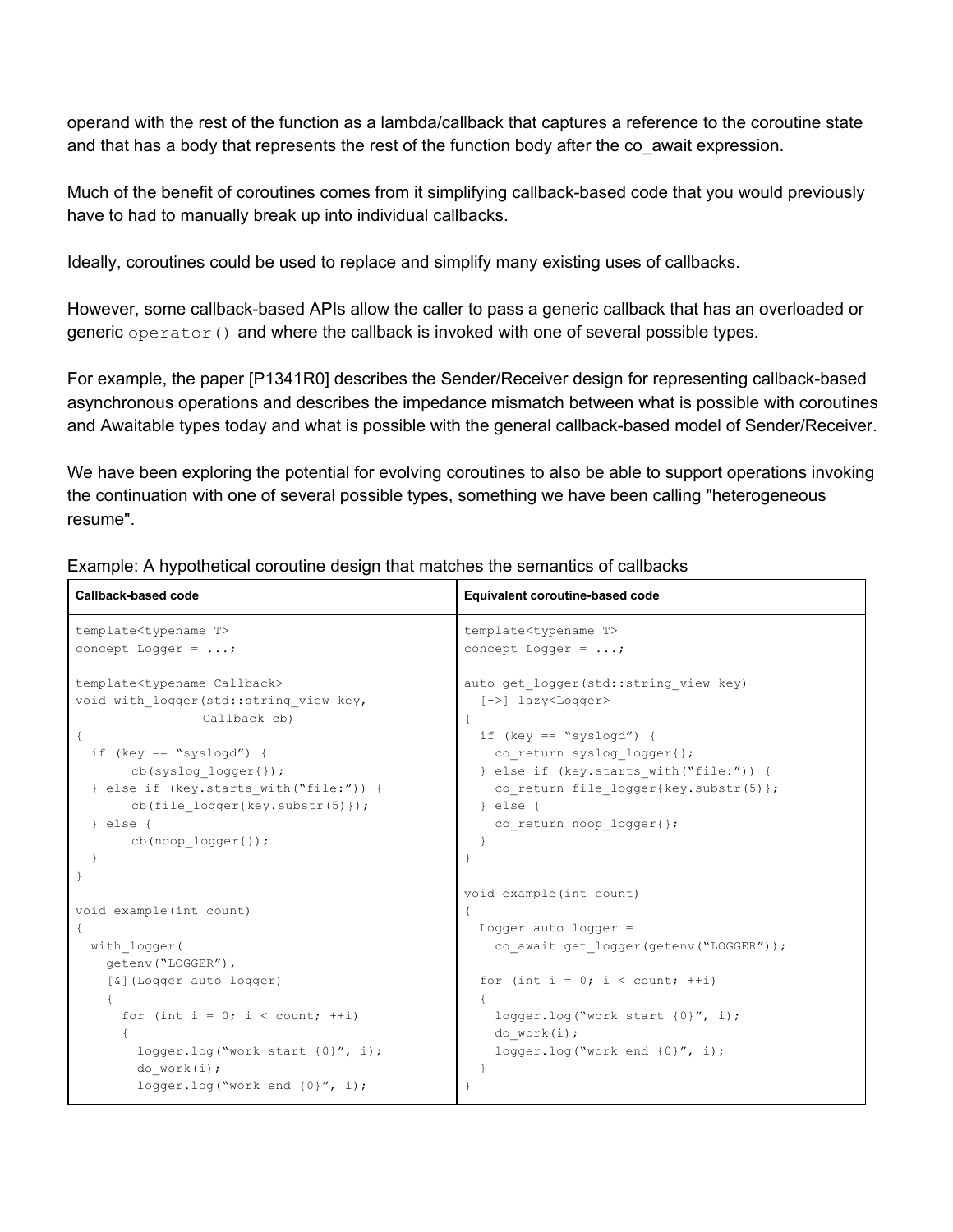In this example, the continuation of the  $\cos$  await expression is instantiated multiple times, each with a different type, just like with the callback example. There are multiple resumption paths that can be taken and each co return statement in get logger() will dispatch to the corresponding resumption path.

There is no type-erasure going on here with either of these implementations. The goal is to make the RHS simply syntactic sugar for what appears on the LHS.

The ability to resume a coroutine with multiple possible types could be used to replace  $\text{std}$ : visit(), iterate over elements of a std::tuple, or other variable-length heterogeneous sequences using a 'for co\_await' loop.

This capability is part of a long-term vision we have for unifying callbacks with coroutines. This capability should be able to be built incrementally on top of changes described in [P1342R0], [P1662R0] and this paper. More research is required to resolve some implementation challenges, however.

# <span id="page-30-0"></span>Implementation Experience

A prototype of the changes proposed by this paper for C++20 has been implemented in Clang for the purposes of evaluating the implementability and library impacts of the revised design.

The implementation can be found at: <https://github.com/lewissbaker/llvm/tree/P1745>

Note: This implementation also incorporates the changes proposed by P1713R0 to allow both return value() and return void() to be defined on the same promise type.

The compiler changes required in the Clang front-end were straight forward to implement as incremental changes on top of the existing coroutines implementation.

The changes to merge get return object()/initial suspend() and simplify final suspend() simplified the logic required to implement codegen for the corresponding parts of the coroutine.

Rather than have the compiler procedurally generating the per-suspend-point handle type definitions, the prototype implementation simply instantiates templated implementations of the per-suspend-point handle types that are provided by a standard library, passing an anonymous tag struct created for each suspend-point as one of the template arguments to ensure these types were unique.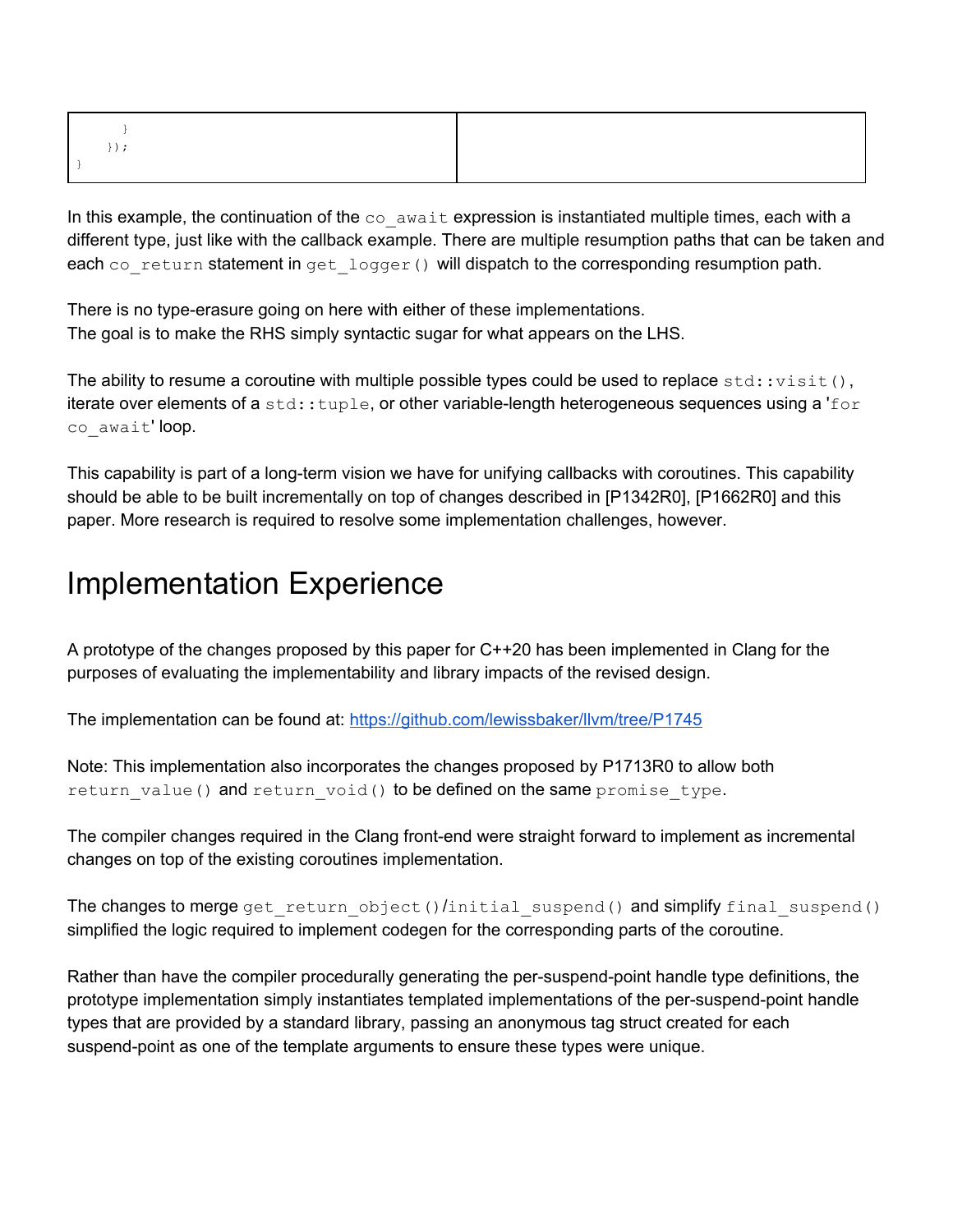A production implementation could exercise more control over the codegen for the handle types if it were to procedurally generate the type definitions; for example to avoid generating code for unused resumption-paths if it detected that the corresponding method on the per-suspend-point handle type was never instantiated.

No changes were required to the LLVM intrinsics for coroutines at the IR level to implement the prototype. However, some changes to the coroutine intrinsics would be necessary to generalise it to support more than two resumption paths for a given suspend-point (the current intrinsics have a hard-coded 'destroy' and 'resume' resumption-path).

Further changes to the LLVM intrinsics would be required to take advantage of the extra optimisation possibilities per-suspend-point handle types and the ability to store coroutine suspension state in the handles offers.

The <experimental/coroutine> header in libc++ was updated to define the suspend point handle and continuation handle types.

Implementations of some basic coroutine types, task<T> and generator<T>, were modified to incorporate the proposed changes. These types required relatively small and straight-forward changes, mostly consisting of changing some type-names, removing methods from the promise\_type and adding an extra method call to create/invoke the continuation. See Appendix A for some examples.

A subsequent revision of this paper will report on further implementation experience gained once the conversions of existing open-source coroutine libraries to use the revised changes have been completed.

# <span id="page-31-0"></span>Bikeshedding

#### <span id="page-31-1"></span>Bikeshedding coroutine resumption method names

The proposal as it stands uses the name resume() for the method that returns a continuation handle which resumes the coroutine with a result for consistency with the naming of the existing coroutine handle:: resume() function. However, this naming may be confusing since the method does not actually resume the coroutine but returns a handle that needs to be invoked to resume the coroutine.

Some alternative names for the coroutine resumption methods have been considered and can be bikeshedded if necessary:

| <b>Operation</b>                           | <b>Current proposed name</b> | Potential alternative names              |
|--------------------------------------------|------------------------------|------------------------------------------|
| Resume coroutine with<br>result of calling | .resume()                    | .continue with result()<br>.set result() |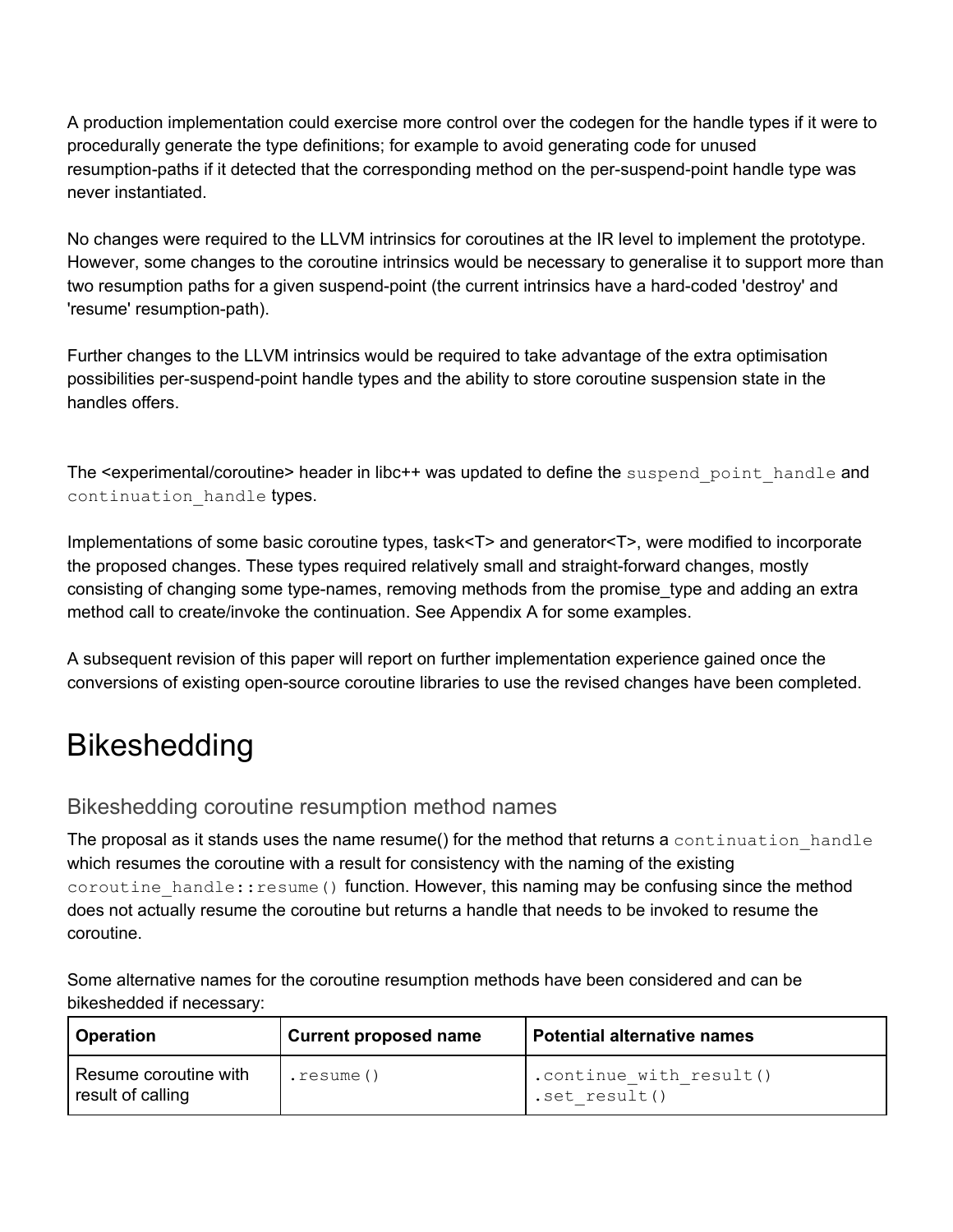| await resume()                                                     |                       |                                                                          |
|--------------------------------------------------------------------|-----------------------|--------------------------------------------------------------------------|
| Resume coroutine and<br>immediately execute<br>'goto done;'        | .set done()           | .continue with done()<br>.continue with break()<br>. stop()<br>.cancel() |
| Resume coroutine with<br>an RVO-constructed<br>value of type T     | .set $value < T$ args | . continue with value $\langle T \rangle$ (args)                         |
| Resume coroutine by<br>calling<br>std::rethrow excep<br>$tion()$ . | .set exception (eptr) | . continue with exception (eptr)                                         |
| Resume coroutine by<br>executing 'throw err;'                      | .set $error< E>(err)$ | .continue with error <e>(err)</e>                                        |

Notes:

- Using the name 'result' instead of 'resume' may tie in with proposed naming change in P1610R0 which proposes renaming await\_resume() to await\_result().
- The naming with the 'continue\_' prefix is intended to convey an association with the term 'continuation\_handle'.
- The term 'break' would tie in with the use of this continuation path as a way of breaking out of a 'for co\_await' loop.

# <span id="page-32-0"></span>References

- [P0913R0] "Add symmetric coroutine control transfer" Gor Nishanov
- [P0973R0] "Coroutines TS Use Cases and Design Issues" Geoff Romer, James Dennett
- [P0981R0] "Halo: coroutine Heap Allocation eLision Optimisation: the joint response" Richard Smith, Gor Nishanov
- [P1341R0] "Unifying Asynchronous APIs in the Standard Library" Lewis Baker
- [P1342R0] "Unifying Coroutines TS and Core Coroutines" Lewis Baker
- [P1477R1] "Coroutines TS Simplifications" Lewis Baker
- [P1492R0] "Coroutines: Language and Implementation Impact"
- [P1493R0] "Coroutines: Use-cases and Trade-offs"
- [P1610R0] "Rename await\_resume() to await\_result()" Mathias Stearn
- [P1660R0] "A compromise executor design sketch"
- [P1662R0] "Adding async RAII support to coroutines" Lewis Baker
- [P1663R0] "Supporting return-value-optimisation in coroutines" Lewis Baker
- [P1667R0] "Cancellation is not an error" Kirk Shoop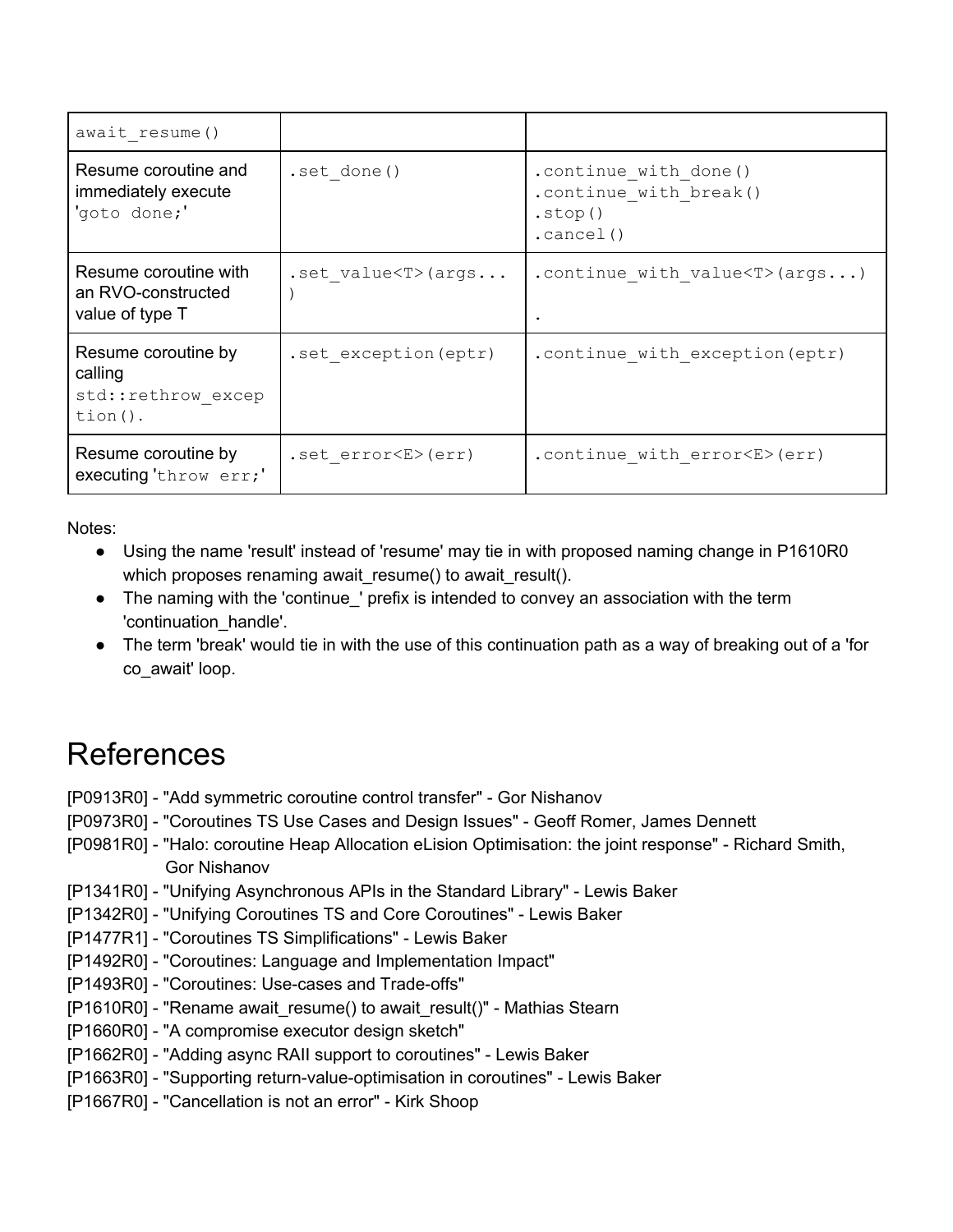[P1713R0] - "Allowing both co\_return; and co\_return value; in the same coroutine" - Lewis Baker

# <span id="page-33-0"></span>Acknowledgements

Many thanks for the comments and feedback from Kirk Shoop, Eric Niebler, Lee Howes and Gor Nishanov.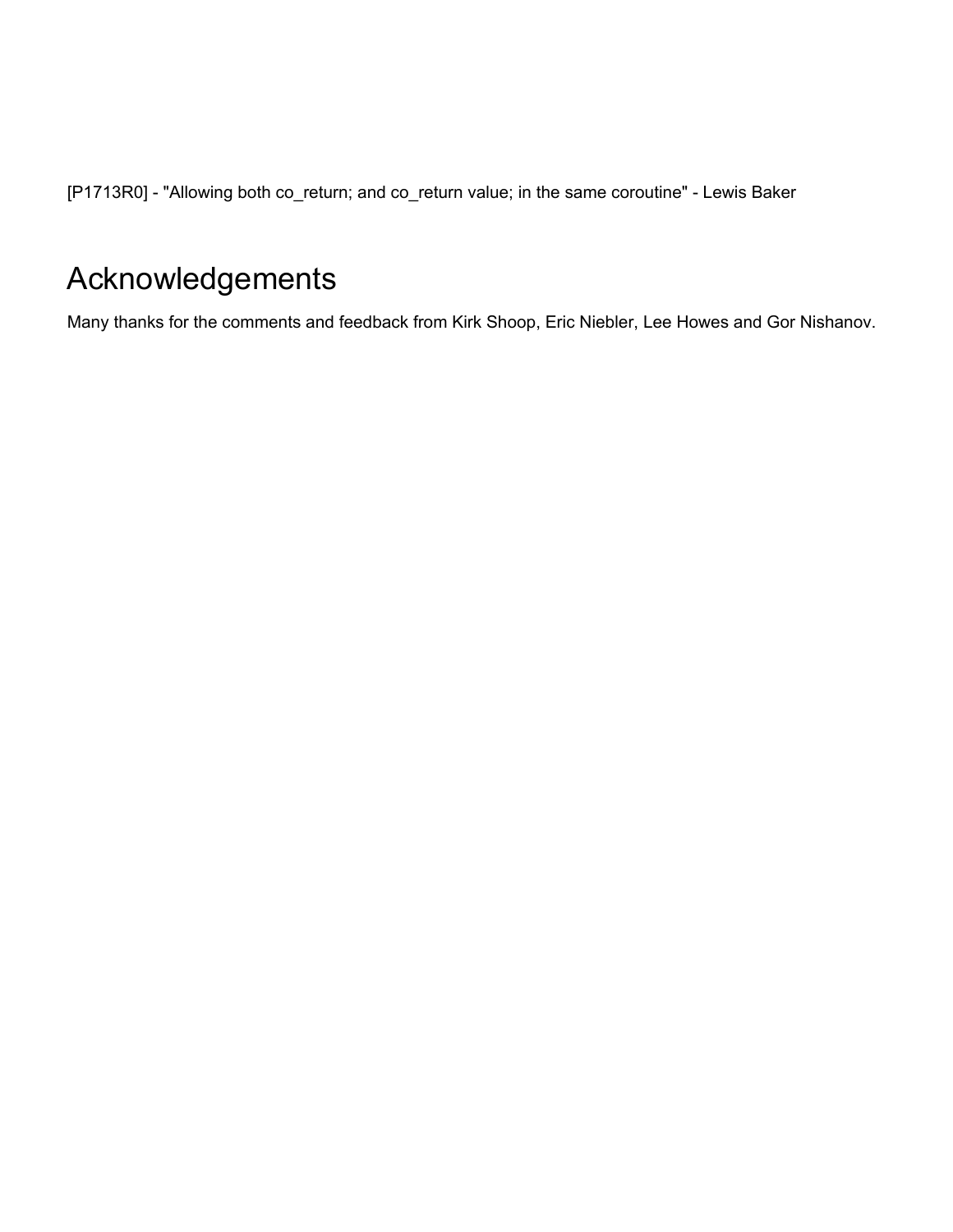# <span id="page-34-0"></span>Appendix A - Examples

Example: A simple async event type that shows usage of type-erased handles

```
class async_event {
   class awaiter {
   public:
    bool await ready() noexcept { return event .ready(); }
     template<AwaitSuspendPointHandle SP>
     std::continuation_handle await_suspend(SP sp) noexcept {
       /
      sp_{-} = sp;
       void* oldState = nullptr;
       if (event_.state_.compare_exchange_strong(oldState, this)) {
        return std::noop_continuation();
       } else {
         // Use the non-type-erased suspend-point handle.
         return sp.resume();
       }
     }
     void await_resume() noexcept {}
  private:
     friend class async_event;
     explicit awaiter(async_event& e) noexcept : event_(e) {}
    async_event& event ;
    std::suspend_point_handle<with_resume> sp_;
   };
   void set() {
    void* oldState = state_.exchange(this);
     if (oldState != nullptr && oldState != this) {
     awaiter* a = static cast<awaiter*>(oldState);
       a->sp_.resume()();
     }
   }
 bool ready() const noexcept { return state .load() == this; }
 awaiter operator co await() noexcept {
     return awaiter{*this};
   }
private:
 std::atomic<void*> state = nullptr;
};
```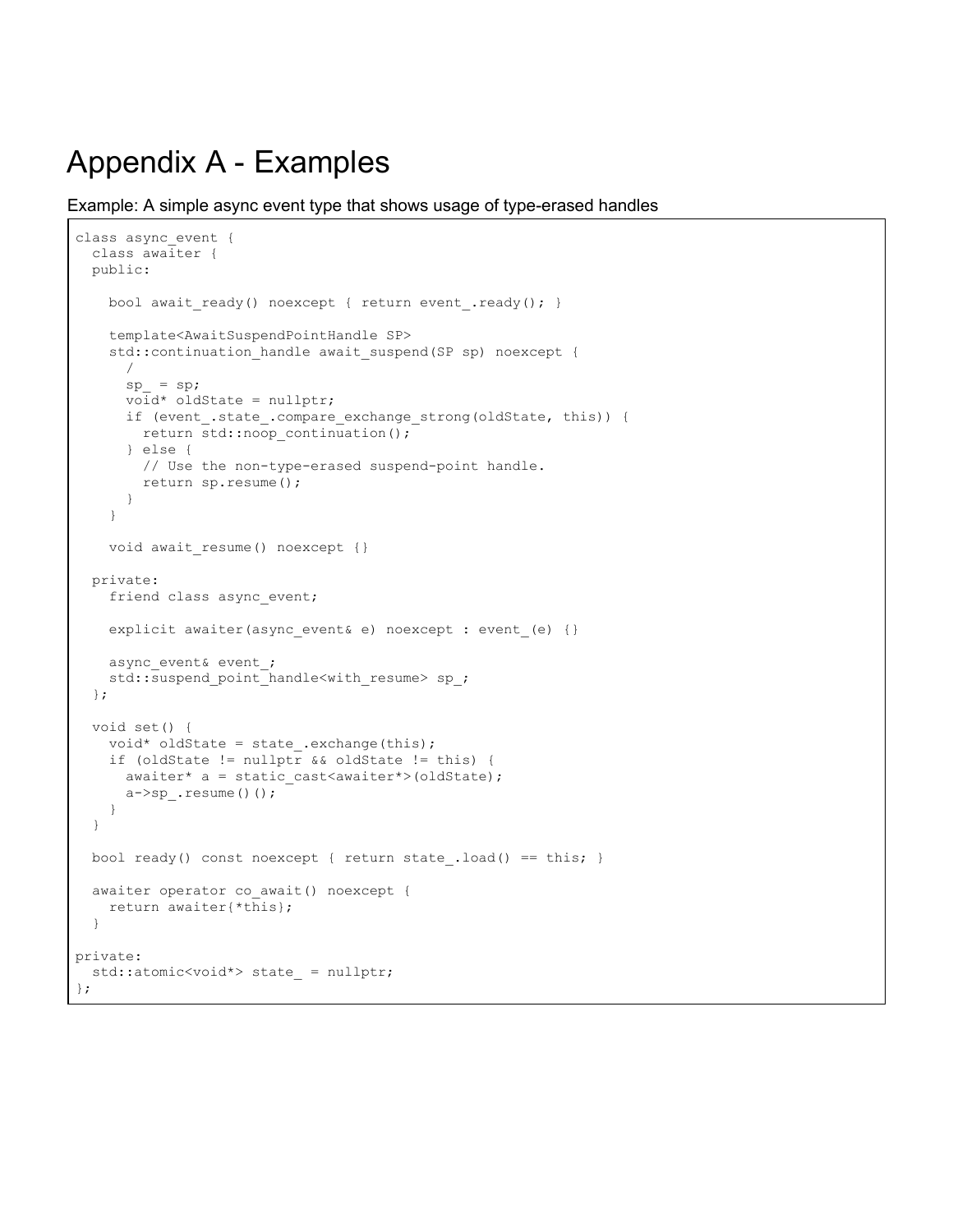Example: An async task<T> coroutine type before and after the proposed changes.

```
template<typename T>
struct task {
 struct promise_type {
   std::optional<T> value ;
   std::exception ptr error;
   std::coroutine handle<> consumer ;
   task get_return_object() {
     return task{
       std::coroutine handle<promise type>::
         from_promise(*this)};
    }
   suspend always initial suspend() { return {};
}
   auto final suspend() {
     struct awaiter {
      bool await ready() { return false; }
       auto await_suspend(
         std::coroutine_handle<promise_type> h)
{
         return h.promise().consumer_;
       }
       void await_resume() {}
     };
     return awaiter{};
   }
   template<ConvertibleTo<T> U>
   void return_value(U&& value) {
     value_.emplace((U&&)value);
   }
   void unhandled_exception() {
     error = std::current exception();
   }
 };
 using handle t =std::coroutine handle<promise type>;
 handle t coro ;
 explicit task(handle_t h) : coro_(h) {}
 task(task&& t)
 : coro_(std::exchange(t.coro_, {})) {}
 ~\simtask() {
   if (coro ) coro .destroy();
  }
 struct awaiter {
   handle t coro ;
   bool await ready() { return false; }
   auto await suspend(auto h) {
```

```
template<typename t>
struct task {
 struct promise_type {
   std::optional<T> value ;
   std::exception ptr error;
   std:: suspend point handle<
     std::with resume, std::with done> consumer ;
   template<typename Handle>
   task get return object(Handle h) {
     return task{h};
   }
   auto done() {
    if (value || error ) {
      return consumer .resume();
     } else {
       return consumer_.set_done();
     }
   }
   template<ConvertibleTo<T> U>
   void return_value(U&& value) {
     value .emplace((U&&)value);
   }
   void unhandled_exception() {
     error_ = std::current_exception();
   }
 };
 using handle t =std:: suspend point handle<
     std::with_resume, std::with_destroy,
     std::with_promise<promise_type>>;
 handle t coro ;
 explicit task(handle t h) : coro (h) {}
 task(task&& t)
 : coro_(std::exchange(t.coro_, {})) {}
 ~\simtask() {
  if (coro_) coro_.destroy();
  }
 struct awaiter {
   handle t coro ;
   bool await_ready() { return false; }
   auto await suspend(auto h) {
    coro_.promise().consumer_ = h;
     return coro .resume();
```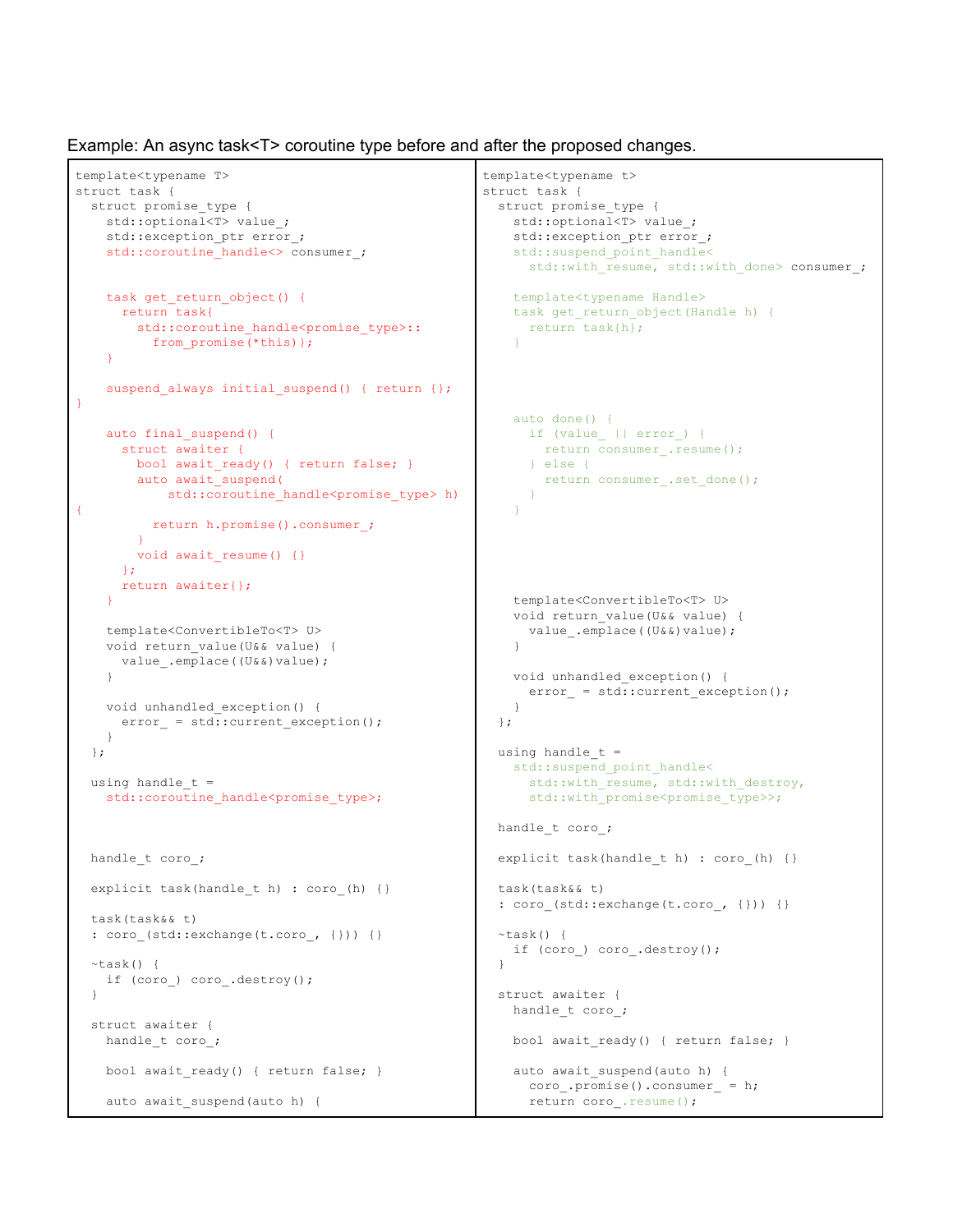```
coro_.promise().consumer_ = h;
      return coro_;
    }
   T await_resume() {
     auto& error = coro .promise().error;
      if (error) std::rethrow exception(error);
     return *std::move(coro_.promise().value_);
   }
 };
 auto operator co await() && {
   return awaiter{coro_};
 }
};
                                                          }
                                                          T await_resume() {
                                                           auto& error = coro .promise().error;
                                                            if (error) std::rethrow exception(error);
                                                            return *std::move(coro_.promise().value_);
                                                          }
                                                        };
                                                        auto operator co_await() && {
                                                         return awaiter{coro_};
                                                        }
                                                      };
```
#### Example: A simple generator<T> coroutine type before and after the proposed changes

```
template<typename T>
struct generator {
 struct promise_type {
   std::add_pointer_t<T> value ;
   generator get_return_object() {
     return generator{
       std::coroutine_handle<promise_type>::
         from promise(*this) };
    }
    std::suspend_always initial_suspend() {
     return {};
    }
    std::suspend always final suspend() {
     return {};
    }
   void return void() {}
   void unhandled_exception() {
     throw;
    }
    std::suspend always yield value(T&& value) {
     value_ = std::addressof(value);return {};
    }
 };
                                                     template<typename T>
                                                     struct generator {
                                                       struct promise_type {
                                                         std::add_pointer_t<T> value ;
                                                         std:: suspend point handle<
                                                           with set done, with resume> sp ;
                                                         template<typename Handle>
                                                         generator get_return_object(Handle h) {
                                                           sp = h;return generator{h};
                                                         }
                                                         auto done() {
                                                           sp = {}};return std::noop_continuation();
                                                         }
                                                         void return void() {}
                                                         void unhandled_exception() {
                                                           sp = { }throw;
                                                         }
                                                         struct yield awaiter {
                                                           bool await ready() { return false; }
                                                           template<typename Handle>
                                                           auto await suspend(Handle h) {
                                                            h.promise().sp_ = h;
                                                             return std::noop_continuation();
                                                            }
                                                           void await_resume() {}
                                                         };
                                                         yield awaiter yield value(T&& value) {
                                                           value_ = std::addressof(value);return {};
                                                         }
                                                       };
```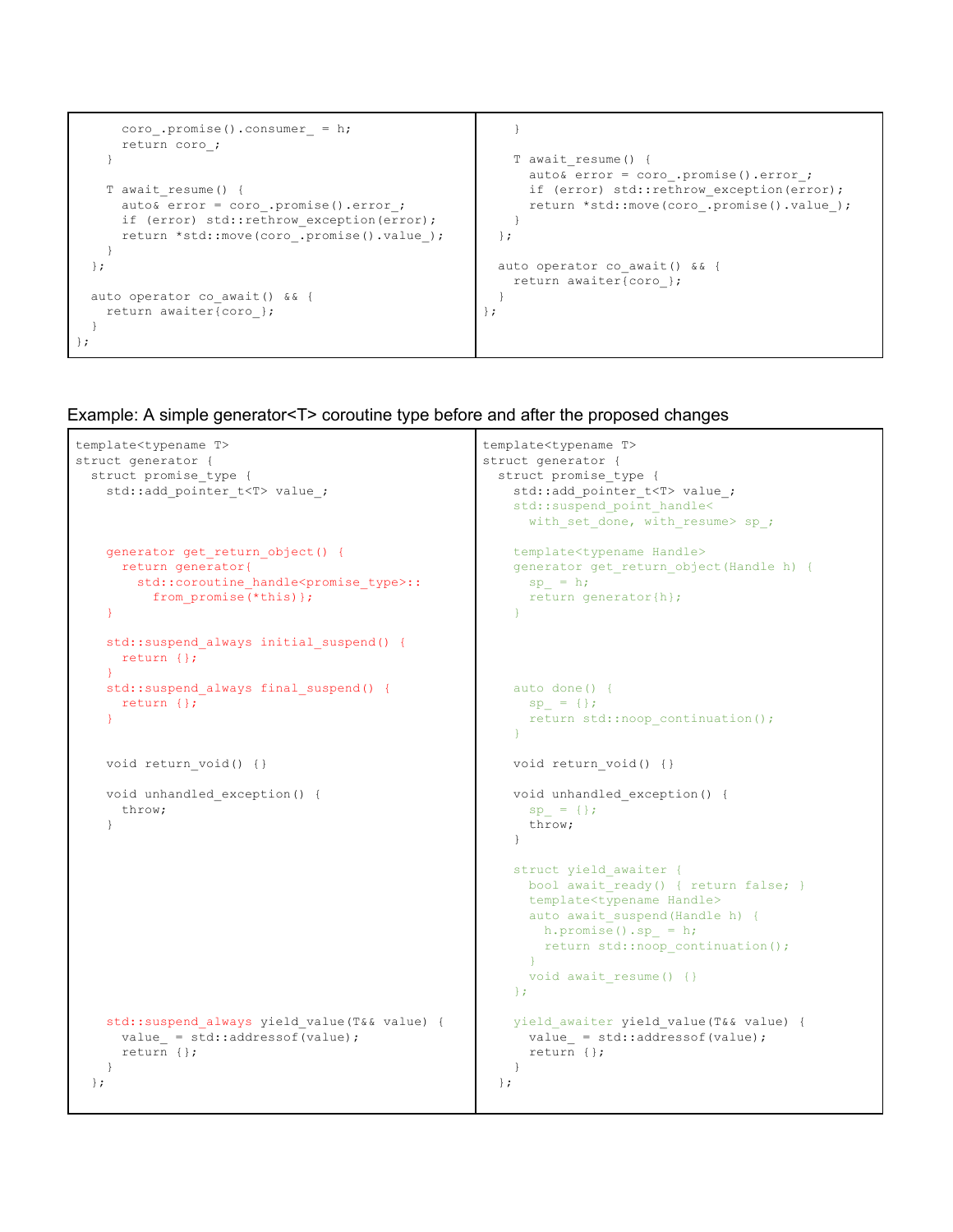```
using handle t =std:: coroutine handle<promise type>;
 handle t coro ;
 explicit generator(handle t h) : coro (h) {}
 generator(generator&& g)
 : coro_(std::exchange(g.coro_, {})) {}
 ~generator() {
   if (coro_) {
     coro_.destroy();
    }
 }
 struct sentinel {};
 struct iterator {
   handle_t coro_;
   iterator& operator++() {
    coro_.resume();
     return *this;
   }
   T&& operator*() const {
    return (T&&)*coro_.promise().value_;
    }
   auto* operator->() const {
    return coro_.promise().value_;
   }
   bool operator==(sentinel) const {
    return coro_.done();
   }
   bool operator!=(sentinel s) const {
    return !operator==(s);
   }
 };
 iterator begin() {
  coro .resume();
   return iterator{coro_};
 }
 sentinel end() { return {}; }
};
                                                       using handle_t = std::suspend_point_handle<
                                                       std::with resume, std::with destroy,
                                                        std::with promise<promise type>>;
                                                      handle t coro ;
                                                      explicit generator(handle t h) : coro (h) {}
                                                      generator(generator&& g)
                                                      : coro_(std::exchange(g.coro_, {})) {}
                                                      ~generator() {
                                                        if (coro_) {
                                                          if (coro_.promise().sp_) {
                                                           coro_.promise().sp_.set_done()();
                                                           }
                                                          coro_.destroy();
                                                        }
                                                       }
                                                      struct sentinel {};
                                                      struct iterator {
                                                        handle_t coro_;
                                                        iterator& operator++() {
                                                          coro .promise().sp .resume()();
                                                          return *this;
                                                        }
                                                        T&& operator*() const {
                                                         return (T&&)*coro_.promise().value_;
                                                         }
                                                        auto* operator->() const {
                                                         return coro_.promise().value_;
                                                        }
                                                        bool operator==(sentinel) const {
                                                         return !!coro_.promise().sp_;
                                                        }
                                                        bool operator!=(sentinel) const {
                                                          return !operator==(s);
                                                        }
                                                      };
                                                      iterator begin() {
                                                       coro .resume()();
                                                        return iterator{coro_};
                                                       }
                                                      sentinel end() { return {}; }
                                                     };
```